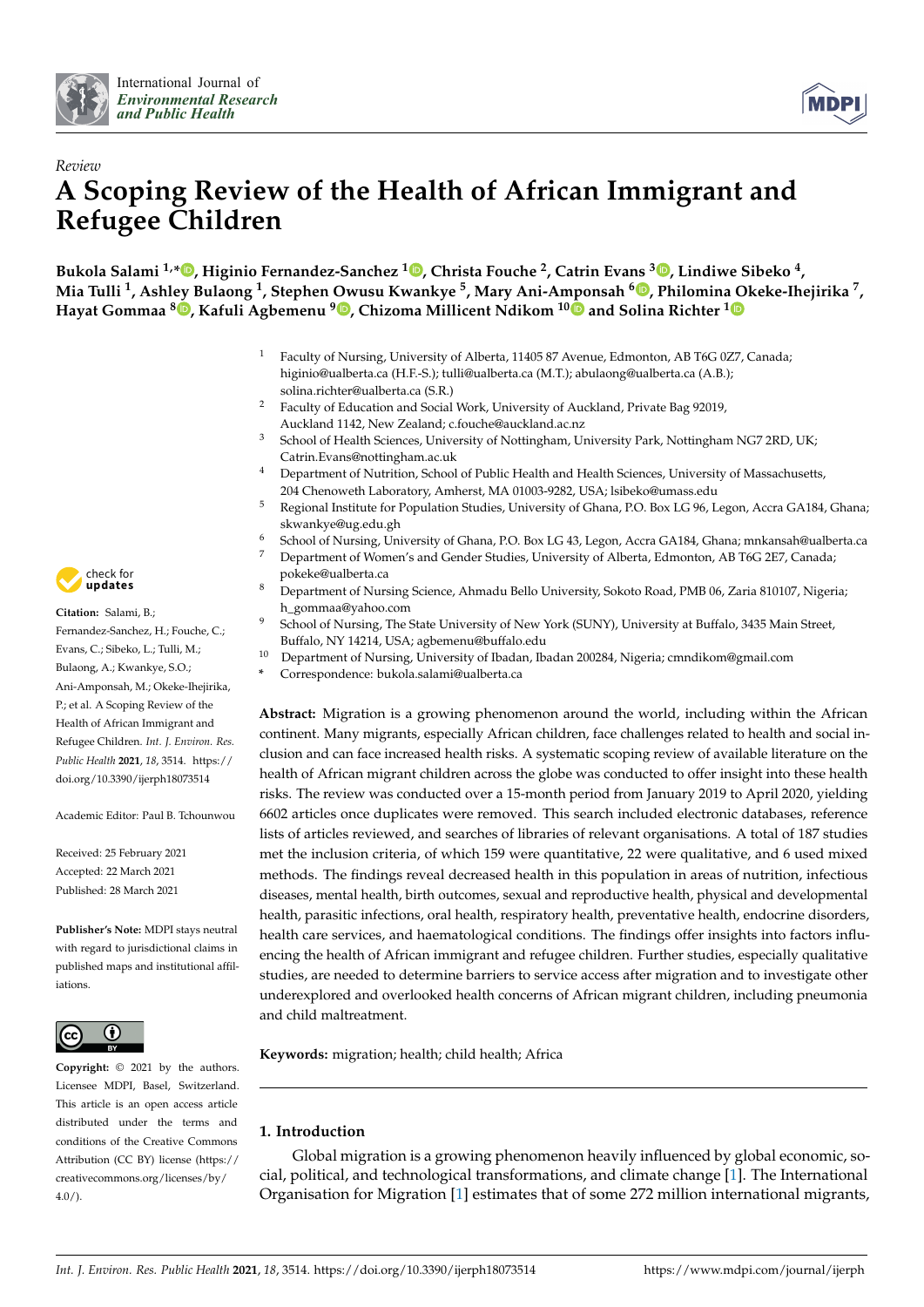of which approximately 31 million (13.9%) are children ages 0 to 18 years old. Migration commonly follows a pattern of movement from low- to higher-income countries, including within the African continent, which has a growing number of migrants. In 2019, there were approximately 39.5 million African migrants, of which 21 million moved within African countries and 18.5 million migrated outside of Africa [\[1\]](#page-11-0). The vast majority of migrants are labour migrants.

While migrants make significant contributions to the economic, socio-cultural, and political growth of their destination countries, they also face challenges related to health and social inclusion. Migration can lead to increased health risks, but also potentially to improved health for those who seek safety, including children [\[1\]](#page-11-0). Differences and complexities are related to the health of migrants, including issues that cross racial, ethnic, and generational lines. While research has identified a health advantage for economic immigrants, compared to the domestic population of host countries (a phenomenon known as the healthy immigrant effect), the case is not the same for refugees who flee their countries for safety [\[2–](#page-11-1)[4\]](#page-12-0). Research also points to poorer mental health among second-generation immigrant children, compared to first-generation immigrants [\[5](#page-12-1)[,6\]](#page-12-2). First-generation immigrant children have been shown to demonstrate better mental health than non-immigrant children [\[5\]](#page-12-1), which is evidence of the healthy immigrant effect [\[6\]](#page-12-2). However, favourable health status among immigrants may be due to the fact that previous research has often combined all immigrant children without considering the differences among them. For instance, immigrant children and youth from certain regions of Africa, especially those who are refugees, have poorer mental health status than non-immigrant children [\[7\]](#page-12-3). The distinct health vulnerabilities faced by African immigrant children create a need to address the mental health of this population. This paper presents the results of a scoping review of the literature on the health of African migrant children (AMC).

Health is a human right that can influence the ability to enjoy other rights. However, many African migrants experience health challenges upon settlement in a new country [\[8](#page-12-4)[,9\]](#page-12-5). Pre-migration factors (e.g., experience of trauma) and post-migration challenges (e.g., access to health care) contribute to the health of immigrants in destination countries [\[1,](#page-11-0)[10\]](#page-12-6). A scoping review that included 14 articles found that culture, religious beliefs, linguistic barriers, and barriers accessing health care contributed to the health of African immigrants in the United States [\[8\]](#page-12-4). Barriers to access to health care for this population include cost, health system complexity, lack of culturally competent health providers, long wait times, and discrimination [\[8](#page-12-4)[,11\]](#page-12-7). Moreover, despite an overall higher level of education than native-born populations and other immigrant groups, African migrants to high-income countries often experience a higher rate of poverty, a key social determinant of health [\[12\]](#page-12-8). Evidence suggests that income is a major contributor to immigrant health [\[13\]](#page-12-9). As is the case with other marginalised groups, social determinants of health play a critical role in the decline of immigrant health after a period of time in the destination country [\[13\]](#page-12-9), and this is especially true for African immigrants [\[9\]](#page-12-5). The poor social outcomes of immigrants extend to the health of their children, which is particularly the case for African migrants who often have to juggle multiple jobs to earn the income necessary to meet the health needs of their children [\[14\]](#page-12-10). Poor social outcomes of immigrant parents impose intergenerational consequences, whereby second-generation immigrant children experience poorer health outcomes than their parents [\[15,](#page-12-11)[16\]](#page-12-12); again, this is most evident in the case of African immigrants.

Immigrant and refugee children experience several health challenges upon arrival in their destination countries. Despite the fact that these children's health should be protected as a human right, overwhelming evidence from systematic reviews indicates refugee children experience poor mental health status, especially post-traumatic stress [\[17](#page-12-13)[–19\]](#page-12-14). Pre-migration experience and post-migration stress contribute to the mental health of refugee children [\[17\]](#page-12-13). Social support, sense of belonging, and connection to home culture can improve resilience in this population and contribute to improved mental health [\[20\]](#page-12-15). Immigrant and refugee children also experience physical health problems, including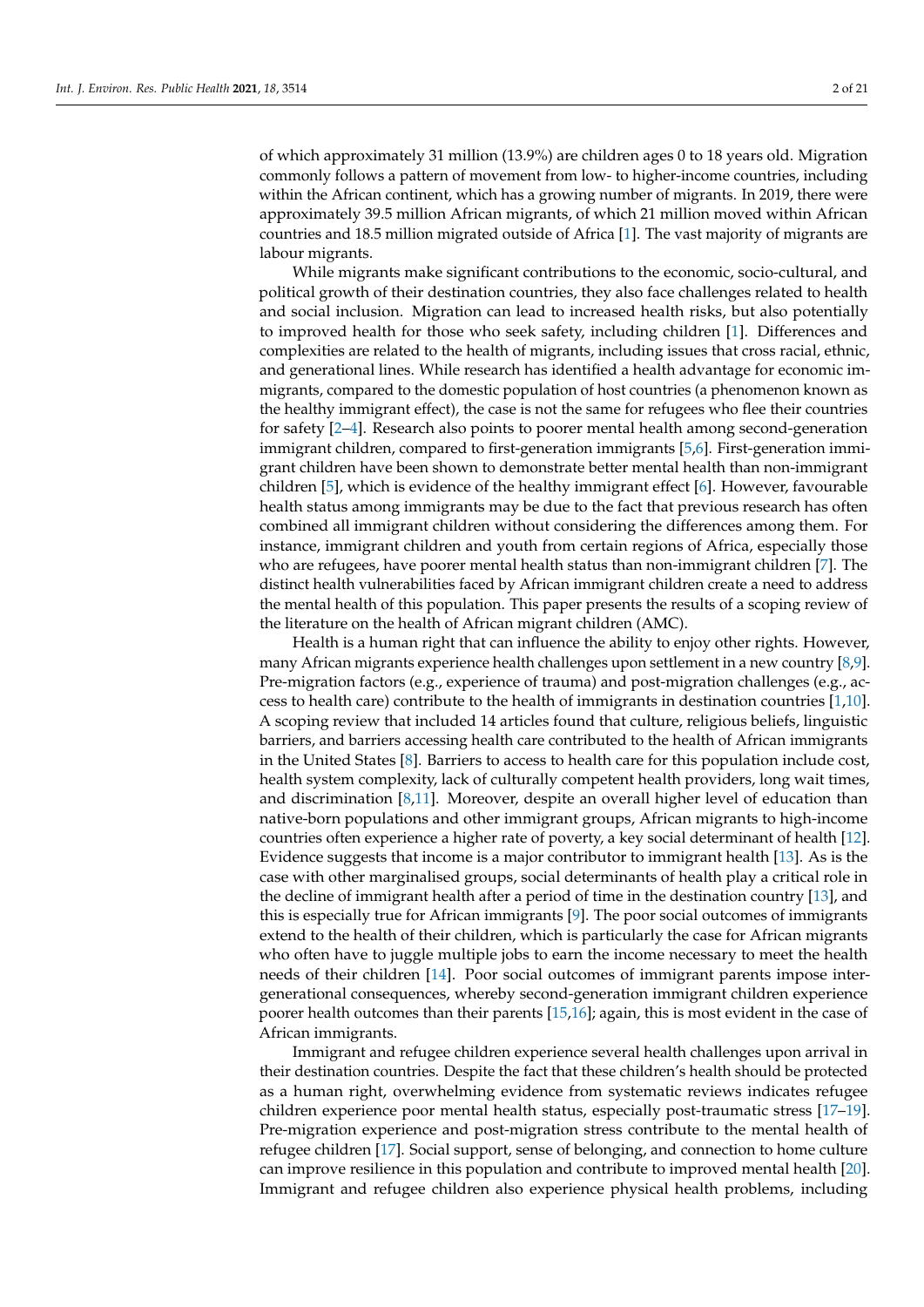anaemia, haemoglobinopathies, chronic hepatitis B, latent tuberculosis infection, intestinal infection, oral health problems, vitamin D deficiency, wasting, and stunting [\[21](#page-12-16)[,22\]](#page-12-17). While several systematic reviews have been published on the health of immigrant and refugee children, we found none that focus on the health of African immigrant children; previous reviews often combined African immigrant children with other immigrants and lacked an in-depth analysis of their particular vulnerabilities. Thus, a review of existing studies is necessary to fill this gap. A review focusing on African immigrant children's health is particularly important given the poor health status of African immigrants [\[7](#page-12-3)[,8\]](#page-12-4). Further study of the health status of African immigrants is also needed to ensure and inform the development of relevant interventions. Interventions should involve the participation of, and centre the voices of, African migrant and refugee children.

## **2. Materials and Methods**

A scoping review is appropriate for identifying existing research activity on a particular topic and key research gaps [\[23](#page-12-18)[,24\]](#page-12-19). We conducted a systematic scoping review over a 15-month period from January 2019 to April 2020. This review followed the five-stage approach to scoping reviews as outlined by Arksey and O'Malley [\[25\]](#page-12-20): developing the research question; identifying the relevant studies; selecting the articles; data charting and data extraction; and collating, summarizing, and reporting the results. The review has been reported following the Preferred Reporting Items for Systematic Reviews and Meta-Analyses (PRISMA), Extension for Scoping Review Guidelines [\[26\]](#page-12-21).

Stage 1 aimed to refine questions on the body of evidence related to African immigrant and refugee children. Our research questions were as follows:

- 1. What is the scope, range, and nature of evidence on the health of African migrant children?
- 2. What is known from the existing literature on the health of African migrant children?

Stage 2 involved identifying the relevant studies. The search included electronic databases, a reference list of articles reviewed, and searches of libraries of relevant organisations. The following databases were searched on 21 January 2019 by a health science librarian: Medline, Embase, Ovid Global Health, Ovid PsycInfo, Cochrane Library, CINAHL, SocIndex; EBSCO Child Development and Adolescent Studies, ProQuest Sociological Abstracts, and ProQuest Dissertations and Theses Global. The search terms used represent associated keyword combinations of child health, immigrant health, and Africa (Table [1:](#page-2-0) Search Terms). A total of 12,720 records were identified and retrieved, and 6602 records remained after duplicates were removed. These articles were exported into Covidence, an online software that works in collaboration with Cochrane to enhance the selection and completion of systematic reviews. This software allows for independent reviewers to screen records based on inclusion criteria. Results were checked by two research assistants.

<span id="page-2-0"></span>

|  | Table 1. Search Terms. |  |
|--|------------------------|--|
|  |                        |  |

|              | <b>Keywords Used</b>                                                                                                                                                                                                                                                                                                                                                                                                                                                                                                                                                                                                                           |
|--------------|------------------------------------------------------------------------------------------------------------------------------------------------------------------------------------------------------------------------------------------------------------------------------------------------------------------------------------------------------------------------------------------------------------------------------------------------------------------------------------------------------------------------------------------------------------------------------------------------------------------------------------------------|
| Child Health | Adolescent health services, child care, infant care, infant, newborn, infant health,<br>child welfare, infant welfare, child nutrition disorders, infant nutrition disorders,<br>child nutritional physiological phenomena, adolescent nutritional physiological<br>phenomena, adolescent development, adolescent health, adolescent medicine,<br>adolescent psychiatry, psychology, adolescent or child psychiatry, adolescent<br>development, child development, psychology, child, children, childhood, infant<br>*, newborn *, neonate *, baby, babies, preschool *, toddler *, adolescen *, teen *,<br>youth *, pediatric *, paediatric * |
| Immigrant    | Emigrants, refugee *, immigra *, asylum seeker *, migrant *, displace *, transient *                                                                                                                                                                                                                                                                                                                                                                                                                                                                                                                                                           |
| Africa       | African * and the name of each African country                                                                                                                                                                                                                                                                                                                                                                                                                                                                                                                                                                                                 |

\* denotes all variations of the term.

Stage 3 involved article selection. Two research assistants independently selected and reviewed each article that met the following inclusion criteria: (1) focus on the health of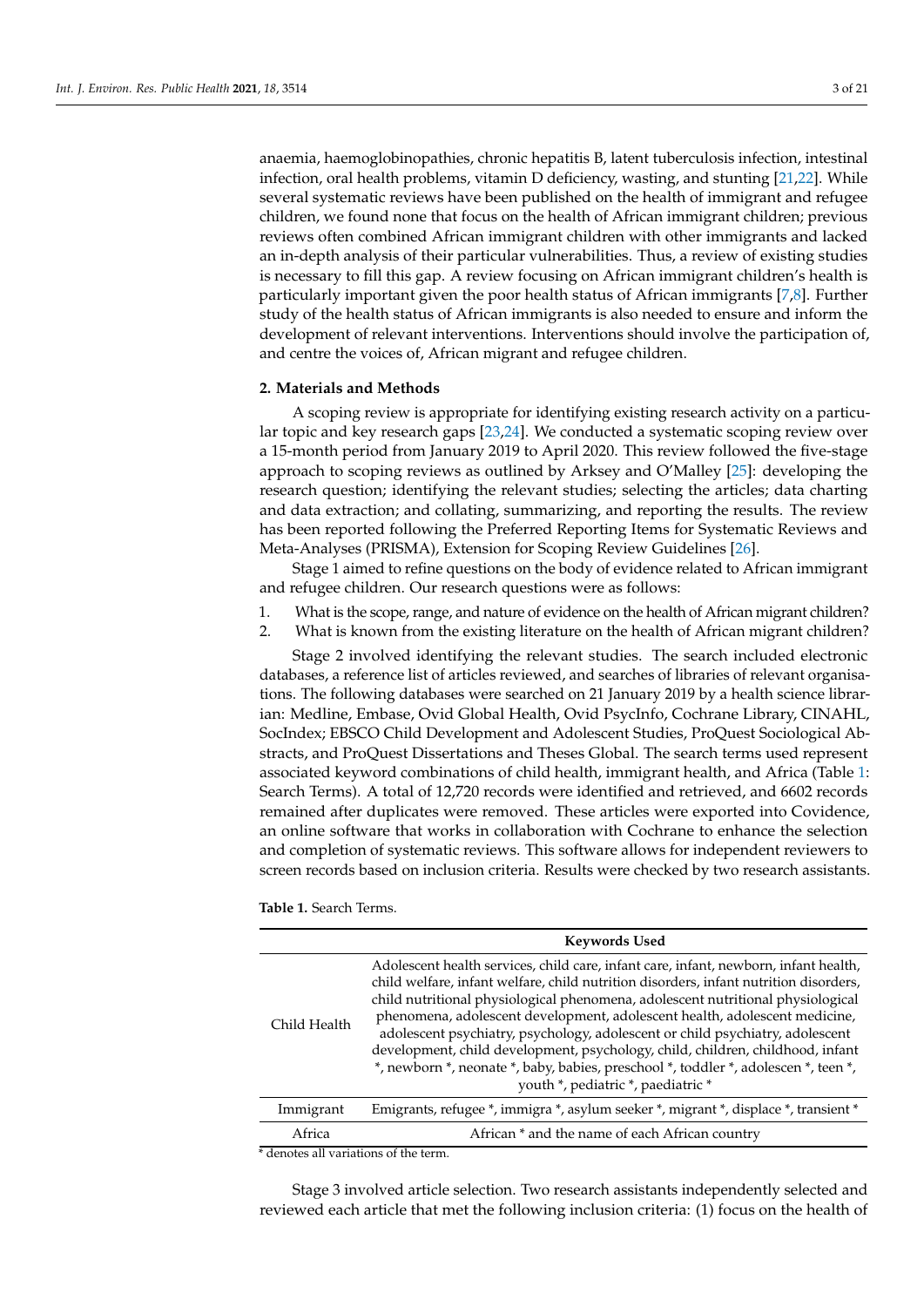African child migrants and refugees; (2) child's age is between 0 and 18 years old; (3) child is either a first-generation or second-generation immigrant; (4) report original research studies; and (5) data are on children who crossed an international border. We excluded articles related to internally displaced children and internal migrants because they are still located within the same country and policy jurisdiction. We also excluded articles on African American children (in which information was not provided on whether they are immigrants), African Caribbean children, and articles that focused on the challenges of parents without sufficient information on the health of the child. We also excluded articles that did not have disaggregated data on African immigrant children (e.g., those in which data on African immigrants were combined with other immigrants). All publications such as conference abstracts, literature reviews, book chapters, brief reports or case reports, posters, study protocols, and theses that did not qualify as an empirical output were also excluded (see list in the flow chart). Screening of titles and abstracts and excluding articles resulted in a remaining 615 articles. Only articles published in English and Spanish were included. We screened the full text of all 615 and rejected another 426 based on the inclusion criteria to arrive at 187 articles used in the analysis (see Figure [1](#page-3-0) for PRISMA flow chart). At each stage, disagreements between the two reviewers were resolved by consensus or by a third reviewer.

<span id="page-3-0"></span>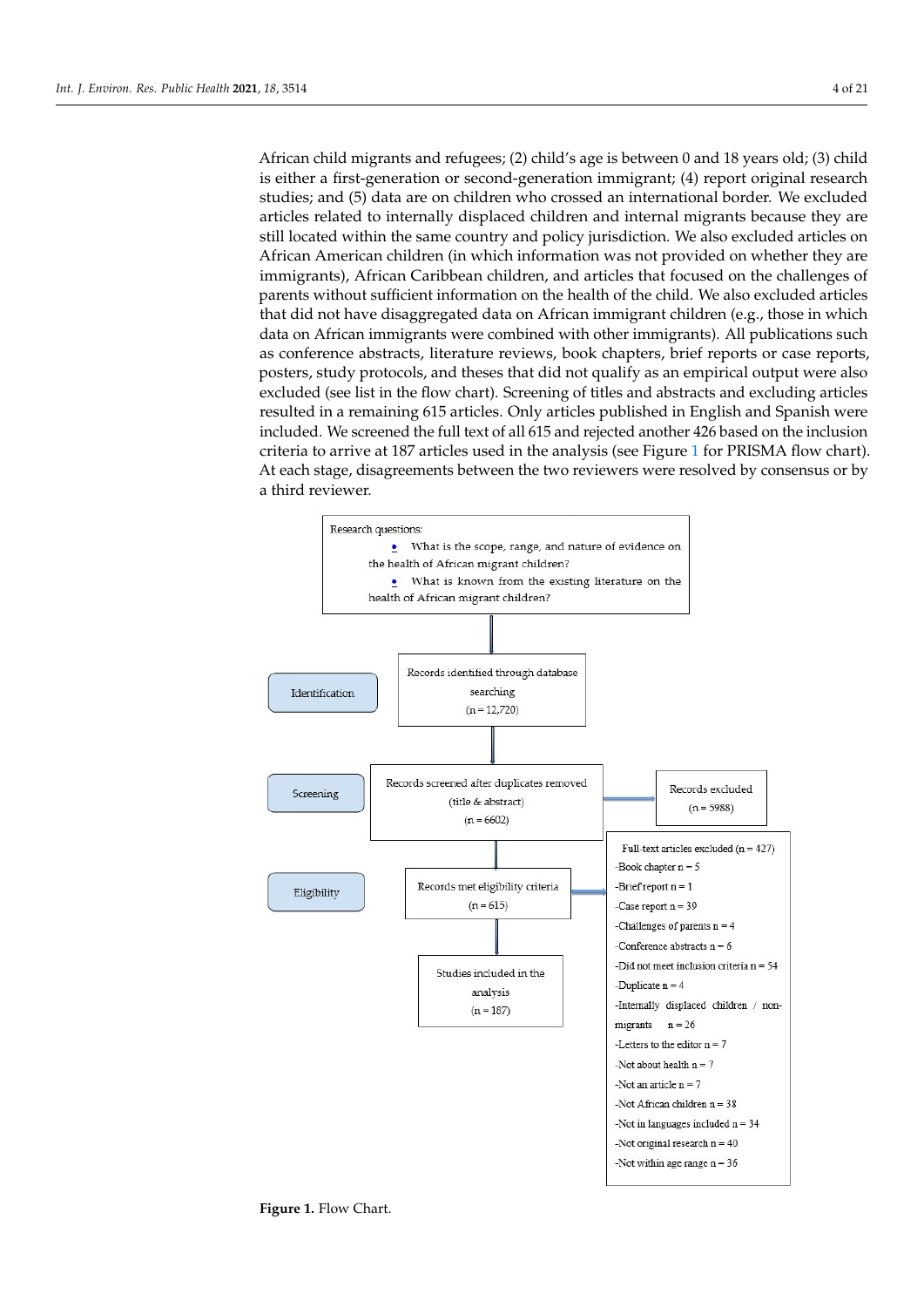Stage 4 involved data charting and data extraction. The following information was extracted from each of the 187 articles: author(s) name, year of publication, research questions or objectives, theoretical framework, method (sampling, sample size, age of the child, data source (parent vs. child vs. health professional vs. medical records vs. clinical assessment vs. laboratory tests), clinical area of focus (e.g., mental health, nutrition, cardiovascular health), period of data collection, country of origin or region, destination country or region, and summary of findings. In total, six research assistants extracted and collated data. Each paper was reviewed by one research assistant and verified by another for accuracy. The research assistants received four hours of training on scoping reviews and attended weekly meetings to discuss emerging findings.

Stage 5 involved collating, summarizing, and reporting the results. Given the vast number of articles included, we coded and summarised data based on areas of focus and thematically analysed the content. We also compared data across the coding segments. The purpose of the comparison was to identify relevant linkages (relationships, interactions, and consequences) across data. Numerical data are represented using descriptive statistics, frequencies, measures of central tendency, and measures of variability. As a scoping review, the purpose is to map out the existing evidence and summarise key study findings within different domains rather than evaluate the quality of individual studies to determine the risk of bias related to particular outcomes. Hence, in line with the review aim of providing an overview of the existing evidence base, a formal quality assessment of each study was not undertaken [\[25\]](#page-12-20).

## **3. Results**

#### *3.1. Characteristics of Included Studies*

A total of 187 studies were ultimately included in this scoping review (Figure [1\)](#page-3-0). Supplementary Table S1 shows the key characteristics of the articles. The majority of the studies were quantitative ( $n = 159$ ), with less representation in terms of qualitative  $(n = 22)$  and mixed methods  $(n = 6)$  research. The oldest year of publication was 1965, and the most recent article was published in 2019. The majority of studies either did not mention their sampling method ( $n = 133$ ) or utilised a non-probabilistic method ( $n = 42$ ). Data were collected from diverse sources including children, parents, medical records, national registries, and health care professionals. The top three modes of data collection were via multiple methods ( $n = 63$ ), surveys and questionnaires ( $n = 38$ ), and diagnostic or laboratory testing ( $n = 34$ ). Few studies reported the use of a theoretical framework ( $n = 10$ ); those that did, used frameworks based on health services for community living, cognitive theory, a social-ecological framework, a cultural competence framework, the health access model and household resources model, anthropological theory, the theory of segmental assimilation, narrative inquiry and ethnographic impressionism, and transgenerational trauma transference.

#### *3.2. Characteristics of Study Participants*

A broad range of children's ages was examined: under 1 year old ( $n = 25$ ), 1–6 years old  $(n = 30)$ , 7–11 years old  $(n = 22)$ , and 12–18 years old  $(n = 133)$ . Most studies either reported on migrants from multiple countries ( $n = 37$ ) or generalised to migrants from Africa ( $n = 28$ ). Others reported participants were from Somalia ( $n = 27$ ), Ethiopia ( $n = 24$ ), and sub-Saharan Africa ( $n = 13$ ). European ( $n = 69$ ) and African ( $n = 39$ ) countries were the primary destinations, although a notable number of studies were conducted in Israel  $(n = 26)$ , the United States  $(n = 22)$ , and Australia  $(n = 21)$ .

## *3.3. Identified Themes*

The studies included in this review report on 11 areas of health, namely, infectious diseases (n = 25), including parasitic infections (n = 17); nutrition (n = 40); mental health  $(n = 28)$ ; birth outcomes and sexual/reproductive health  $(n = 23)$ ; physical and developmental health (n = 19); oral health (n = 16); respiratory health (n = 9); preventative health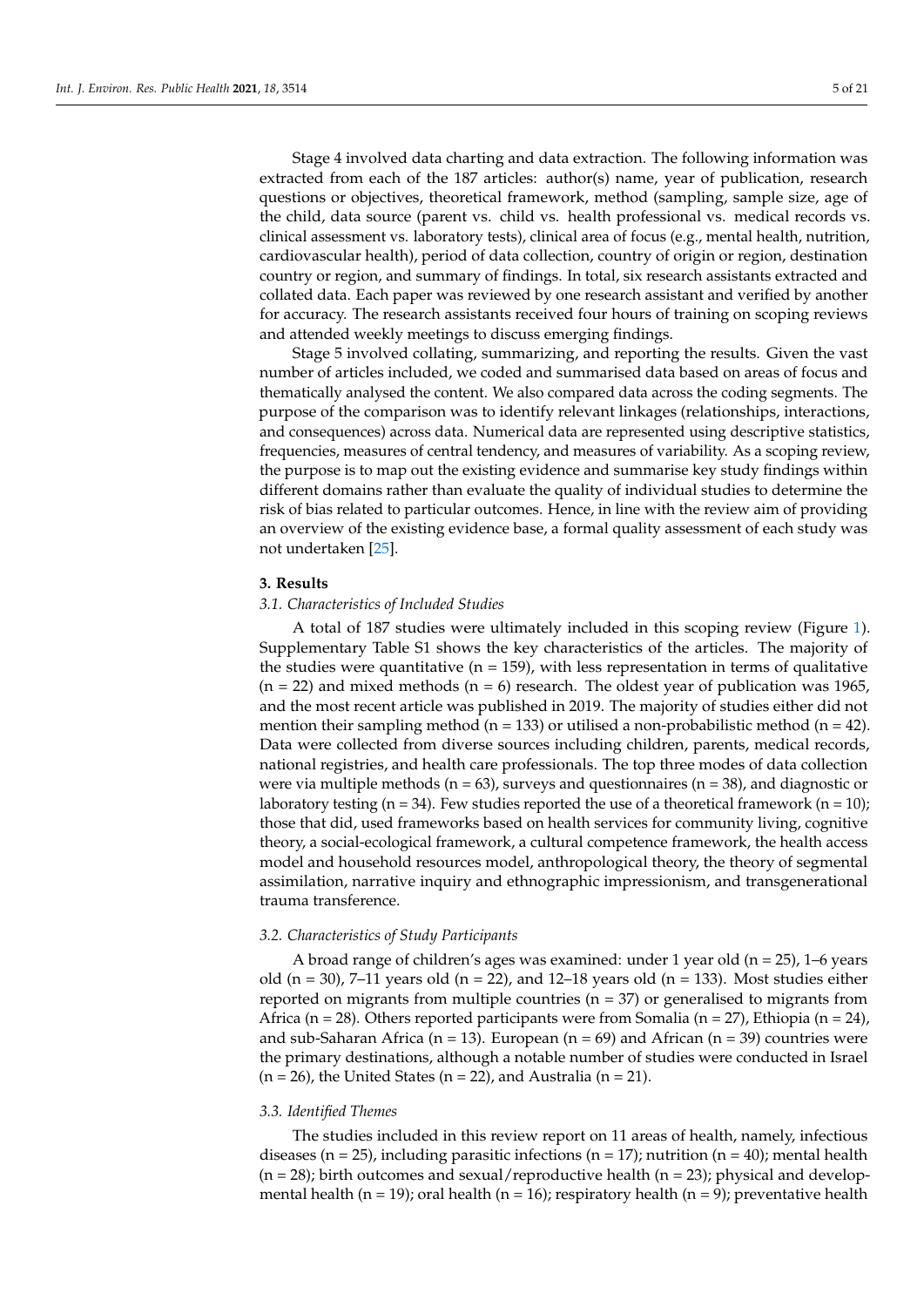$(n = 8)$ ; endocrine health  $(n = 8)$ ; health care services  $(n = 8)$ ; and haematological conditions  $(n = 5)$ .

## 3.3.1. Infectious Diseases, Including Parasitic Infections

Overall, 25 of the articles focus on infectious diseases [\[27](#page-12-22)[–51\]](#page-13-0). The literature indicates high rates of human immunodeficiency virus (HIV) infection in AMC [\[45](#page-13-1)[–50\]](#page-13-2), and Germany [\[51\]](#page-13-0). Studies in Israel and Belgium found a high prevalence of mother-to-child HIV transmissions [\[45,](#page-13-1)[48\]](#page-13-3). AMC living with HIV in the United States and the Netherlands are often diagnosed in the host country, with antiretroviral therapy started at an older age [\[47,](#page-13-4)[50\]](#page-13-2) However, HIV-infected parents migrating to Sweden are unlikely to disclose their status to their children due to fear of double stigma [\[46\]](#page-13-5).

Research shows hepatitis A and B are prevalent among AMC in Italy and Spain [\[27](#page-12-22)[,28\]](#page-12-23). Similarly, problems with *Chlamydia trachomatis*, cholera, and varicella-zoster virus are evident in AMC in the United States and Algeria [\[29–](#page-12-24)[31\]](#page-13-6). The presence of measles and rubella also affects the health of AMC in Cameroon and Cote d'Ivoire [\[32](#page-13-7)[,33\]](#page-13-8), as did *Heliobacter pylori* in Australia, although the latter was reduced by premigration antimalarial therapy [\[34–](#page-13-9)[37\]](#page-13-10). Tinea capitis is a common infectious disease among AMC in New Zealand [\[38\]](#page-13-11), Israel [\[39\]](#page-13-12), Spain [\[40](#page-13-13)[,41\]](#page-13-14), and Australia [\[42\]](#page-13-15). Other scalp infections from *Trichophyton violaceum* and *Trishophyton soudanense* are also present in AMC living in Sweden and the United States [\[43](#page-13-16)[,44\]](#page-13-17).

A total of 16 articles report on parasitology—seven report on malaria [\[52–](#page-13-18)[58\]](#page-14-0), four discuss helminth infections [\[35–](#page-13-19)[37,](#page-13-10)[59\]](#page-14-1), and five focus on unspecified infections [\[60](#page-14-2)[–64\]](#page-14-3). Intestinal parasites are common among AMC in the United States, Spain, and Australia [\[61–](#page-14-4)[63](#page-14-5)[,65\]](#page-14-6). Similarly, the infestation rate of head lice among AMC in Israel is high [\[64\]](#page-14-3). Among migrants to Spain, parasitic infections are most common in people originating from sub-Saharan and North Africa and are frequently associated with eosinophilia [\[62\]](#page-14-7). However, AMC in England have much lower helminth carriage rates than other migrant populations [\[59\]](#page-14-1). In Australia, helminth infections are also common but are not associated with reduced growth or with *H. pylori* infection [\[36\]](#page-13-20), are not predicted by gastrointestinal symptoms and significantly elevated cytokines [\[37\]](#page-13-10), and do not elevate urinary hepcidin [\[36\]](#page-13-20). The literature also shows imported childhood malaria is increasing among AMC in England [\[58\]](#page-14-0) and Spain [\[52\]](#page-13-18). Similarly, *Plasmodium falciparum* infections are disproportionately high among AMC compared to populations in receiving countries such as Canada [\[53\]](#page-13-21), the Democratic Republic of Congo [\[54\]](#page-13-22), Australia [\[55\]](#page-13-23), and Zambia [\[56\]](#page-13-24). Prevalence is thought to be partly connected to malnutrition [\[54\]](#page-13-22), and receiving countries must be prepared to treat children for *P. falciparum* infections on arrival.

## 3.3.2. Nutrition

A total of 40 articles report on nutrition following arrival to the host country [\[65](#page-14-6)[–104\]](#page-15-0). Concerning breastfeeding practices among mothers of AMC, scholars largely centre their attention on high-income settings such as Norway and Australia, or conversely on refugee camps in Africa. In developed countries, some authors report positive attitudes towards breastfeeding [\[66\]](#page-14-8); however, others note an interruption of breastfeeding at six months post-birth primarily due to insufficient milk supply [\[67\]](#page-14-9), a decline in breastfeeding after arrival to the host country [\[68\]](#page-14-10), and increased challenges to exclusive breastfeeding [\[69\]](#page-14-11). In contrast, refugees in Ghana improved their breastfeeding practices with increasing time in the receiving country [\[70\]](#page-14-12). Infant refugees to Algeria often experience excessive iodine intake [\[71\]](#page-14-13) and are constantly underweight [\[72\]](#page-14-14).

Evidence on dietary choices and feeding behaviours of AMC vary across settings. In Algeria, Italy, and Spain, several authors report lower quality diets in AMC soon after their arrival [\[73,](#page-14-15)[74\]](#page-14-16). For instance, some immigrants to Italy are less likely to have breakfast compared to Italians [\[75\]](#page-14-17). Conversely, AMC in Norway appear to align with Norwegian dietary recommendations [\[76\]](#page-14-18), and AMC in the United States make dietary choices that are highly influenced by their culture [\[77\]](#page-14-19). Factors associated with child hunger and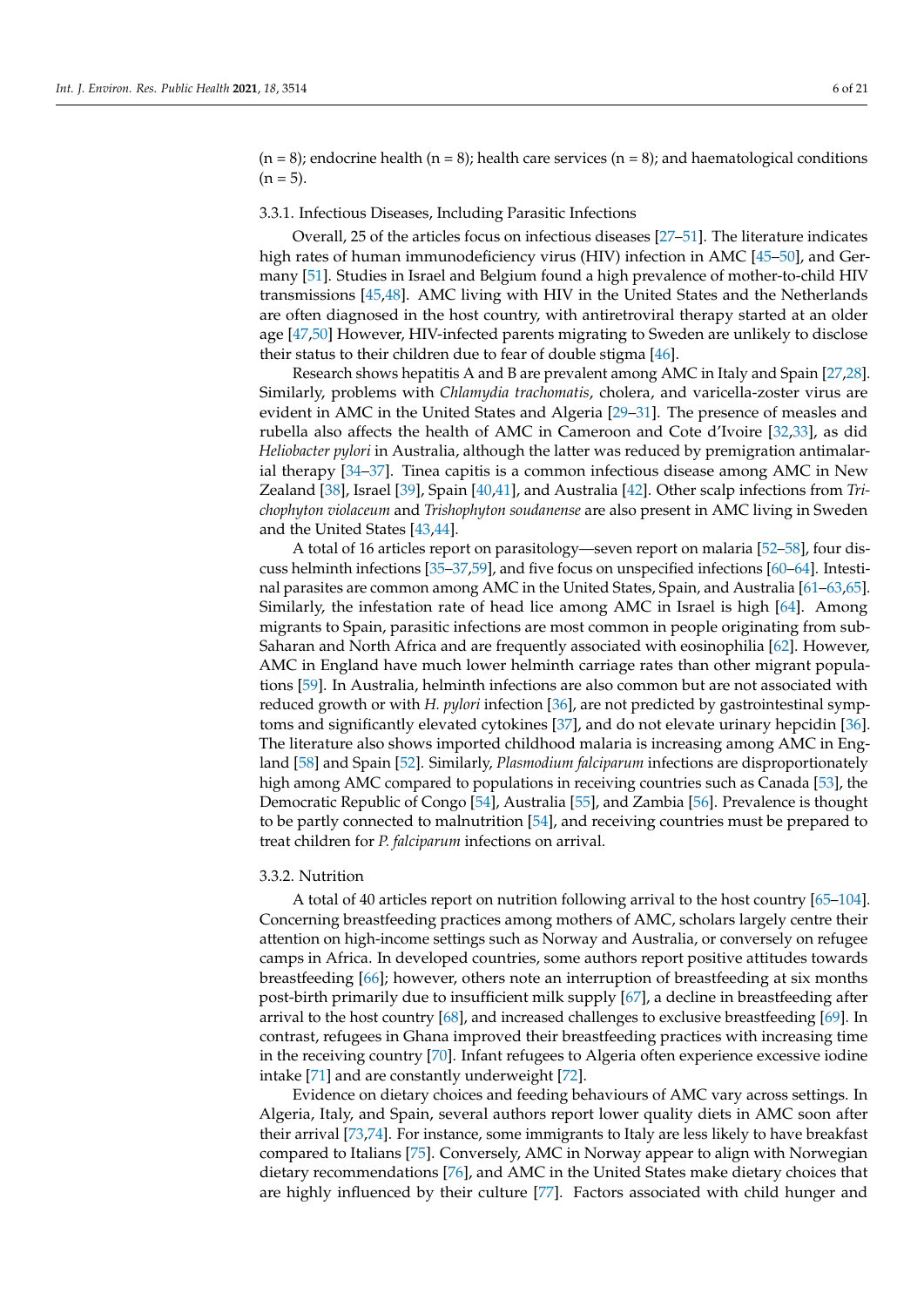food insecurity include poor English proficiency and shorter length of stay in the host

country [\[78](#page-14-20)[,79\]](#page-14-21). Issues related to obesity and overweight have appeared upon resettlement of AMC in host countries including the United States, the Netherlands, and Australia [\[80–](#page-14-22)[83\]](#page-14-23). Some authors attribute these health issues to cigarette smoking [\[84\]](#page-15-1) and changes to traditional lifestyle [\[81\]](#page-14-24). Similarly, vitamin D deficiency or insufficiency is a frequent concern for AMC living in Australia and Germany [\[85–](#page-15-2)[87\]](#page-15-3). In contrast, AMC with body mass indexes (BMIs) indicating underweight problems are also reported in the literature, specifically in Canada [\[88\]](#page-15-4), Saudi Arabia [\[89\]](#page-15-5), Zaire [\[90\]](#page-15-6), Israel [\[91\]](#page-15-7), Kenya [\[92\]](#page-15-8), Scotland [\[60\]](#page-14-2), the United States [\[65\]](#page-14-6), and in migrants to Kenya, Ethiopia, Uganda, and Algeria [\[93\]](#page-15-9). Some authors credit weight issues to non-consumption of milk, low literacy of fathers, and having no immunisation card [\[94\]](#page-15-10).

To resolve nutrition-related concerns of AMC, host countries such as Australia have designed, implemented, and evaluated culturally competent obesity-prevention programs through community-partnered participatory approaches [\[95\]](#page-15-11). Likewise, lipid-based nutrient supplement programs have been implemented in Algeria [\[96\]](#page-15-12), nutrient-dense fortified spread programs in the United States [\[97\]](#page-15-13), and maize meal fortification in Zambia [\[98\]](#page-15-14). However, despite an increase of interventions, acute malnutrition remained prevalent in Somalia [\[99\]](#page-15-15), no significant change in haemoglobin with micronutrient powder was observed in Kenya [\[100\]](#page-15-16), and malnutrition rates for migrants to Zaire persisted [\[101\]](#page-15-17).

## 3.3.3. Mental Health

In total, 25 of the articles focus on the mental health of AMC [\[105](#page-15-18)[–132\]](#page-16-0). Post-traumatic stress disorder (PTSD) is linked to having experienced traumatic events such as war and violence [\[105](#page-15-18)[–107\]](#page-15-19). Girls are more likely to develop this problem [\[107\]](#page-15-19). Other mental health issues among AMC in Israel include suicide ideation and alcohol abuse [\[108,](#page-15-20)[109\]](#page-16-1), anxiety, and depression [\[109](#page-16-1)[,110\]](#page-16-2). Similarly, in Uganda, exposure to violence is associated with higher symptoms of depression among AMC [\[111\]](#page-16-3), and the psychosocial well-being of AMC is impacted by the potential influx of refugees [\[112\]](#page-16-4). However, in Norway, AMC experience less stressful events compared to migrants from Asia [\[113\]](#page-16-5), and in Australia, the social-emotional well-being of AMC improves over time, with children who had four or more protective factors at low risk of poor social-emotional well-being [\[114\]](#page-16-6).

Many authors report issues of discrimination, racism, and emotional breakdowns experienced by AMC in the Netherlands [\[115\]](#page-16-7), Canada [\[116\]](#page-16-8), and the United Kingdom [\[117\]](#page-16-9). Likewise, behavioural problems are seen to arise with ambivalent acculturation patterns [\[105,](#page-15-18)[118\]](#page-16-10) and negative perspectives on mental illness in AMC [\[119\]](#page-16-11). In Canada and Israel, some authors identify personal characteristics, interpersonal relationships, environmental characteristics, and the family as factors that influence AMC's identity and sense of belonging [\[120](#page-16-12)[,121\]](#page-16-13). In Italy, AMC who integrated into the national culture show higher self-esteem, life satisfaction, and socio-cultural competence relative to their non-integrated counterparts [\[122\]](#page-16-14). Despite the mental health concerns among AMC, contact with mental health services in destination countries such as the UK appears limited [\[123\]](#page-16-15).

Three articles discuss child trafficking among AMC [\[124](#page-16-16)[–126\]](#page-16-17). Iyakaremye and Mukagatare [\[124\]](#page-16-16) note that child trafficking is facilitated by the poor standard of living in the refugee camp, convoluted camp layout, and inadequate security system, which negatively impacts girls' reproductive health, social integration, and mental health. As a result, researchers in Rwanda found that stigma negatively impacted girls' access to health services [\[125\]](#page-16-18). Finally, Warria [\[126\]](#page-16-17) concludes that cultural-responsive care becomes a highly important practice method for a child welfare practitioner when engaging with transnational trafficked children from diverse sociocultural, linguistic, economic, and ethnic backgrounds.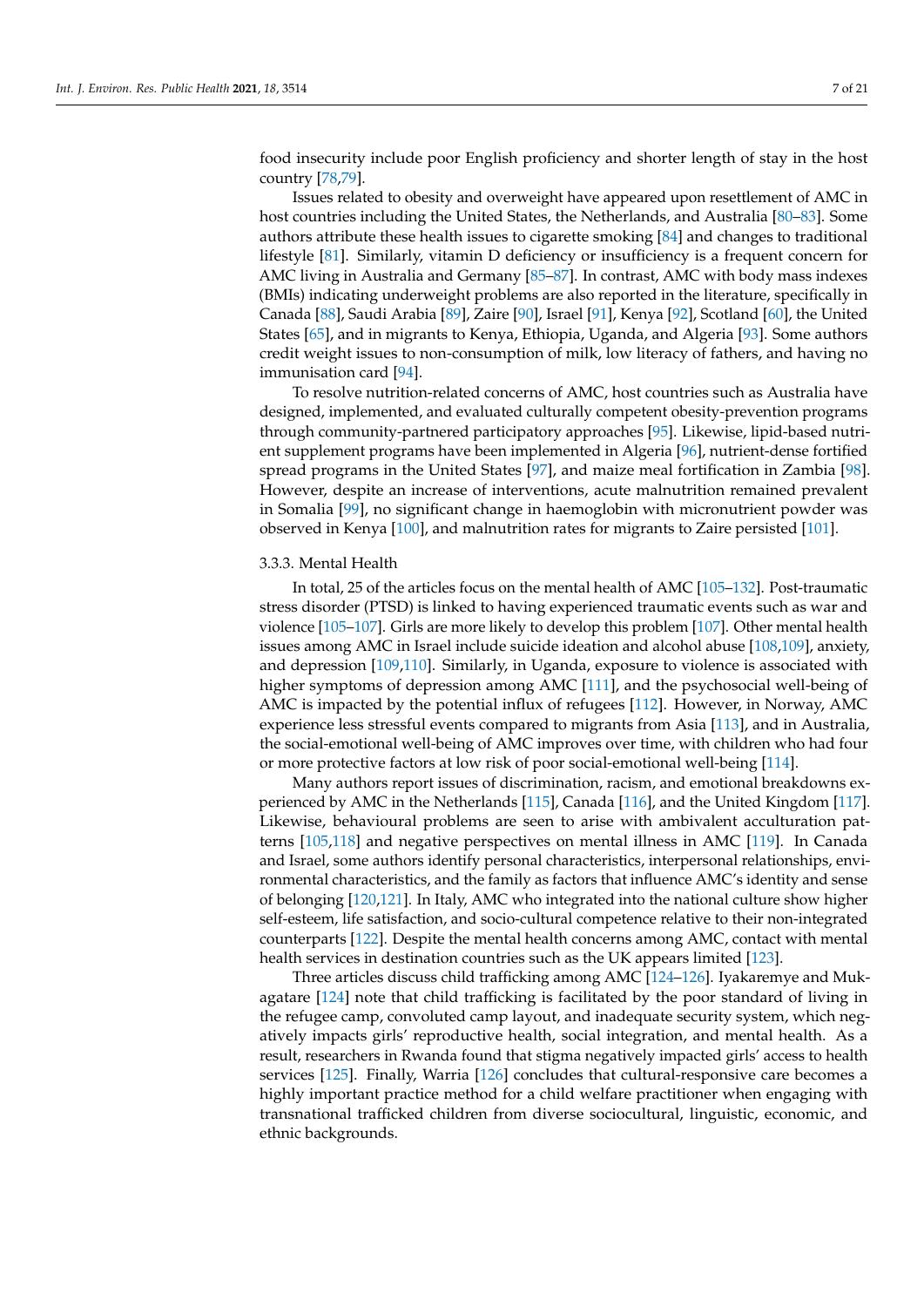## 3.3.4. Birth Outcomes and Reproductive and Sexual Health

Overall, 23 of the articles included in this review examine birth outcomes, with less focus on the reproductive and sexual health of AMC [\[133–](#page-16-19)[155\]](#page-17-0). A higher prevalence of preterm births is seen in Portugal and Belgium [\[133–](#page-16-19)[135\]](#page-16-20), while infant mortality is prevalent in places including Tanzania [\[136\]](#page-17-1), Canada [\[137\]](#page-17-2), Italy [\[138\]](#page-17-3), and South Africa [\[139\]](#page-17-4). Similarly, perinatal mortality in African migrant women is high in Sweden [\[140\]](#page-17-5) and Belgium [\[135\]](#page-16-20). Birthweights of AMC vary across studies; for instance, some authors report low birthweights or high risk for low birthweights in Belgium, Israel, and Spain [\[141–](#page-17-6)[144\]](#page-17-7), whereas others note higher birth weights among AMC in these same countries and less likelihood of being born preterm or with low birth weight [\[145–](#page-17-8)[147\]](#page-17-9). In the United States, researchers found new-borns to Somali immigrants are at increased risk for prolonged hospitalisation, lower 5-min Apgar scores, assisted ventilation, and meconium aspiration [\[148\]](#page-17-10). In contrast, other authors report no relationship between preterm birth and low birth weights [\[149\]](#page-17-11).

In terms of sexual and reproductive health, in Ethiopia, AMC reported multiple sources of sexual and reproductive health information including parents, peers, and religious leaders [\[150\]](#page-17-12). Migrants to Portugal reported difficulties talking about sex with parents, the tendency to begin sexual life early, and the infrequent use of condoms [\[151\]](#page-17-13). On the other hand, some authors report no evidence linking female circumcision to perinatal death in migrants to Sweden [\[152\]](#page-17-14) and confirm the significance of non-therapeutic male circumcision in migrants to Spain [\[153\]](#page-17-15). In addition, the literature shows Somali girls accept but are less likely to complete the human papillomavirus (HPV) vaccine series [\[154\]](#page-17-16), and AMC in the United States who live in minority diversity neighbourhoods saw protective effects on infant health [\[155\]](#page-17-0).

# 3.3.5. Physical and Developmental Health

A total of 19 articles discuss physical and developmental health [\[61](#page-14-4)[,95](#page-15-11)[,119](#page-16-11)[,156–](#page-17-17)[171\]](#page-18-0) and shed light on AMC's growth and development. For example, AMC in Israel, the United States, and France are more likely to fail tests assessing fine-motor skill, linguistic, and socio-emotional domains [\[156\]](#page-17-17), and to have poor growth [\[61\]](#page-14-4) and a low BMI [\[61\]](#page-14-4). In addition, AMC in the USA represent the majority of profound biotinidase deficiency (BTD) cases; however, none had partial BTD [\[157\]](#page-17-18). Conversely, AMC in Scotland grow to taller heights than Asian migrants [\[158\]](#page-17-19).

Ethiopian child migrants to Israel have lower rates of pervasive developmental disorder (PDD), compared to immigrants from other countries and native Israeli children [\[159\]](#page-17-20). AMC in Sweden and the United States have a high prevalence of autism spectrum disorder (ASD) [\[160–](#page-17-21)[162\]](#page-17-22). In other receiving countries, some authors report familial challenges to the acceptance and understanding of child migrants' autism, which include cultural attitudes towards mental illness, behaviour, and disability, in addition to a lack of vocabulary to describe the disorder [\[163\]](#page-18-1). Additionally, AMC in Australia report a negative perspective on mental illness within the community, with 85% reporting bad perceptions of ASD [\[119\]](#page-16-11).

AMC in the Netherlands are significantly more likely to watch television for two or more hours per day, compared to native Dutch children [\[164\]](#page-18-2). East African migrants report a desire to be physically active, but migrants to both the United States and Australia face challenges to physical inactivity, including social, environmental, and cultural barriers [\[165,](#page-18-3)[166\]](#page-18-4). On the contrary, Somali child migrants to the United States are more likely to play soccer than other black peers; the girls have lower activity levels compared to black and white peers, but no differences are noted for boys [\[167\]](#page-18-5).

Non-communicable diseases such as neonatal jaundice [\[168\]](#page-18-6) sickle-cell disease [\[169\]](#page-18-7), and Kawasaki disease [\[170\]](#page-18-8) are common in AMC in Norway, Canada, and the United States.

#### 3.3.6. Oral Health

In total, 17 of the included studies focus on oral health [\[61,](#page-14-4)[65,](#page-14-6)[172–](#page-18-9)[185\]](#page-18-10), with many examining the oral health of AMC in Israel. While some report an issue with missing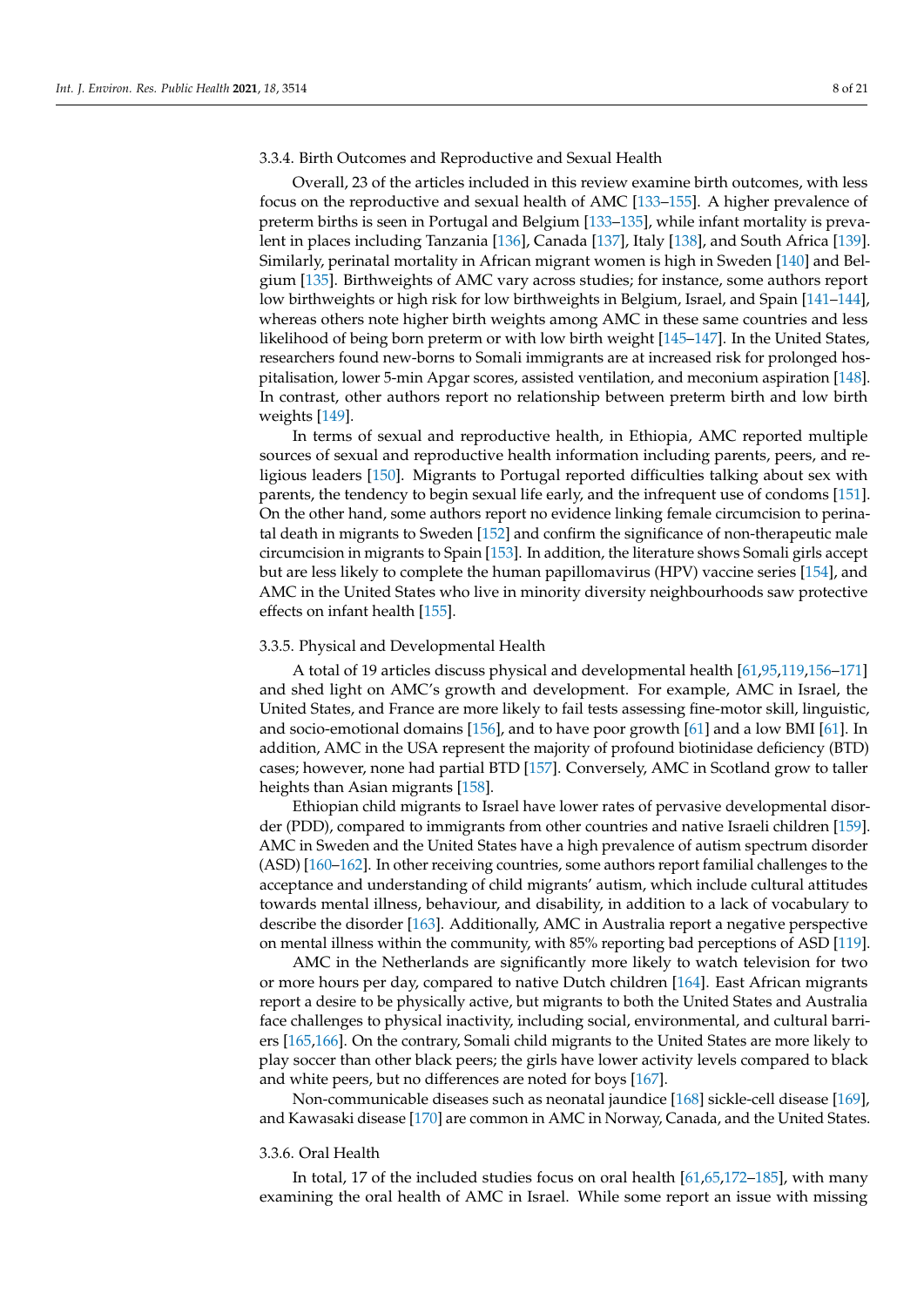teeth [\[172](#page-18-9)[,173\]](#page-18-11), others note low levels of caries, especially if the AMC has recently arrived [\[65,](#page-14-6)[174–](#page-18-12)[177\]](#page-18-13). Additionally, parents of AMC report less frequent daily toothbrushing and dentist visits, when compared to their Israeli counterparts [\[178\]](#page-18-14). Few or no dental visits are common among AMC in the United States [\[184\]](#page-18-15) and Canada [\[179\]](#page-18-16). Dental abnormalities, poor oral hygiene, and prevalence of caries are also common among AMC [\[61,](#page-14-4)[181\]](#page-18-17) Barriers to the prevention of early childhood caries are associated with home-based prevention, early detection, and health care access [\[182\]](#page-18-18).

#### 3.3.7. Respiratory Health

Nine articles discuss respiratory health [\[61](#page-14-4)[,186–](#page-18-19)[193\]](#page-19-0). AMC in Israel, the United States, and the Netherlands report issues with asthma; however, most show a lower prevalence and better health-related quality of life, compared to local children [\[186](#page-18-19)[–188\]](#page-18-20). Authors report issues with tuberculosis (TB) among AMC in the United States, Sweden, Israel, and Australia [\[61,](#page-14-4)[189–](#page-18-21)[193\]](#page-19-0). The appearance of this disease has been linked to lower height-forage z scores [\[61\]](#page-14-4). AMC are typically diagnosed within three years upon arriving in the host country [\[190\]](#page-18-22), and asthma in young AMC (0–4 years) is frequently detected [\[190\]](#page-18-22).

#### 3.3.8. Preventative Health

Nine studies report on preventative health in AMC [\[30](#page-12-25)[,154,](#page-17-16)[156](#page-17-17)[,194–](#page-19-1)[199\]](#page-19-2). Paxton et al. [\[194\]](#page-19-1) note that 97% of AMC have incomplete or uncertain immunisation status, while other authors suggest serological screening to update the immunisation status of AMC in Italy [\[195\]](#page-19-3). In Malawi, evidence shows AMC sometimes lack their second dose of measles vaccine [\[196\]](#page-19-4). Similarly, in the United States, girls generally accept initiating the HPV vaccine but less likely to complete the series [\[154\]](#page-17-16). In contrast, AMC in Israel and the United States have complete vaccination schedules [\[154\]](#page-17-16), and their antibody levels against many viruses are similar or higher than non-immigrants [\[197\]](#page-19-5). Regarding cardiovascular health, Colombatti et al. [\[198\]](#page-19-6) declare a need for parental education in the native language on stroke risk and prevention of sickle cell disease (SCD) to increase compliance. Likewise, two studies point out the need for updated policies, education, and an increase of vaccine uptake or routine testing for antibodies [\[30,](#page-12-25)[199\]](#page-19-2).

### 3.3.9. Endocrine Health

Of the eight articles that report on endocrine health, four focus on type 1 diabetes (T1D) [\[200](#page-19-7)[–203\]](#page-19-8) and four on thyroid pathologies [\[71](#page-14-13)[,204,](#page-19-9)[205\]](#page-19-10). The literature shows T1D is often present in AMC in host countries such as Italy, the Netherlands, and Sweden [\[200–](#page-19-7)[202\]](#page-19-11), and that this issue often develops after arrival in host countries [\[200\]](#page-19-7). Further, AMC have a higher risk of T1D with increasing time their mother spent in the receiving nation [\[201\]](#page-19-12). In contrast, AMC in Finland have a similar prevalence of T1D as Finnish children [\[203\]](#page-19-8).

On the other hand, researchers report excessive iodine intake in infants in Algeria [\[204\]](#page-19-9) and children suffering from endemic goitre likely caused by excessive iodine intake [\[205\]](#page-19-10); a relationship between excessive iodine intake with thyroid dysfunction and poorer developmental status is reported [\[204\]](#page-19-9). Conversely, Ethiopian immigrants to Israel experience a high prevalence of goitre with a low frequency of hypothyroidism, which may be attributed to food goitrogens and iodine deficiency prevailing in Ethiopia [\[206\]](#page-19-13).

## 3.3.10. Health care Services

Eight of the studies included in this review analyse health care services [\[119,](#page-16-11)[123](#page-16-15)[,207](#page-19-14)[–212\]](#page-19-15). AMC in the UK indicate not having contact with health care services [\[123\]](#page-16-15); AMC in Israel adopt Western practices and go to the clinic for medical treatment, but if this does not prove satisfactory, they seek out solutions according to familiar patterns from their country of origin for medical, social, or emotional problems [\[207\]](#page-19-14). Similarly, AMC caregivers in South Africa report dissatisfaction with health care services [\[208\]](#page-19-16), and AMC in Spain report a sense of pointlessness in seeking out health care services [\[209\]](#page-19-17). On the contrary, AMC in Australia have highly accessible primary care [\[119](#page-16-11)[,210\]](#page-19-18), and the major barriers to access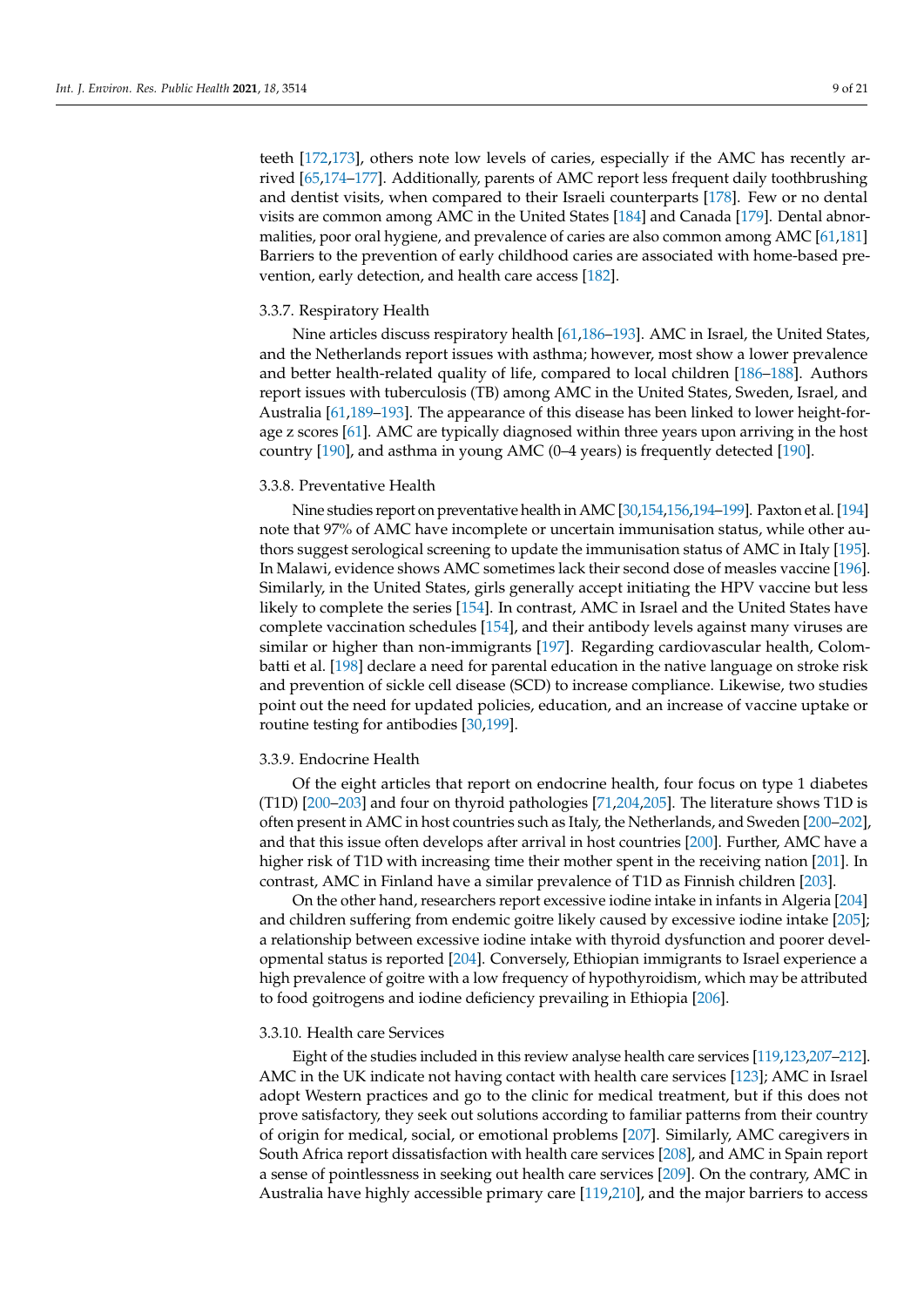are the availability of interpreters and lack of information [\[211\]](#page-19-19). For migrants to Uganda, proximity, maternal perceived severity of illness, financial resources, and permission from the father determine treatment access [\[212\]](#page-19-15).

## 3.3.11. Haematological Conditions

Five of the included articles focus on haematology concerns [\[158](#page-17-19)[,169](#page-18-7)[,213](#page-19-20)[–215\]](#page-19-21). For instance, Plotinsky et al. (2008) [\[213\]](#page-19-20) note that blood lead levels (BLLs) of refugees are significantly higher than among non-refugee children. Similarly, Goel et al. (2009) [\[158\]](#page-17-19) suggest nutritional iron deficiency remains the most common cause of anaemia in African immigrants. AMC in Canada represent 25% of all patients with SCD born abroad [\[214\]](#page-19-22): some authors suggest that early recognition and intervention may reduce this problem [\[215\]](#page-19-21). In addition, bilingual migrant children to Italy with SCD display a rate of cognitive impairment similar to their monolingual counterparts but have a more pronounced and precocious onset of language difficulties [\[169\]](#page-18-7).

## **4. Discussion**

In providing a comprehensive overview of the empirical evidence on AMC, this scoping review systematically synthesises the breadth, range, and nature of the evidence on the health of African migrant children across the globe. It is crucial to scope the literature on African migrant children to map the research in the field and gain more insight into the gaps in the literature. Due to our large time range (1967–2019), it is important to note that changes in policies over time may affect migrants. Our findings indicate that scholars have largely focused on the nutritional, mental, and infectious diseases of migrant children from Sudan, Ethiopia, and Somalia who are living in European countries such as Spain and Italy. Results from our review indicate most included articles utilise a quantitative approach, with only a few incorporating a theoretical lens to guide research. More qualitative and participatory action research studies are needed because these approaches are essential to amplify the voices of African migrant children further through research processes. While many of the studies included children as data sources, these were overwhelmingly quantitative. Only 10 studies were qualitative and gathered data from migrant and refugee children from countries in sub-Saharan Africa [\[112](#page-16-4)[,116,](#page-16-8)[120,](#page-16-12)[124,](#page-16-16)[125,](#page-16-18)[129,](#page-16-21)[132,](#page-16-0)[150,](#page-17-12)[166,](#page-18-4)[207\]](#page-19-14). The rest of the qualitative studies gathered data about children from parents or service provider participants. In addition, there is a need to focus on children as bearers of rights under the United Nations Convention on the Rights of the Child. For example, children have the right to have basic needs met and the right to access the necessities of a good life. Based on these discoveries, we make recommendations for practice, public health policy, and future research.

Evidence on African immigrants and refugees in a mental health care setting shows that, by actively involving study participants, researchers are able to ensure meaningful and culturally appropriate scholarly work [\[216\]](#page-19-23). Similarly, Murray et al. [\[217\]](#page-20-0) found participant engagement in the research process positively influenced physical activity behaviour in East African communities in the United States; these engagements undoubtedly tap into communal agency, knowledge, and sense of belonging. Worth noting also is that many articles included in this review lack a theoretical framework. We, similar to others, argue that theory can permeate the entire research process, thus allowing intellectuals to enhance the plan, design, and evaluation of their investigations [\[218–](#page-20-1)[220\]](#page-20-2). We suggest a theorydriven approach can add value to future research on AMC, including intervention work.

In 2017, of the 36 million African transnational migrants, 19 million live within the African continent, and the rest migrated transcontinentally; African migrants younger than 24 years of age made up 38% of the total number of migrants, over six million were migrant children, and about seven million were internally displaced [\[221\]](#page-20-3). Data from 2019 show African migrants and refugees continue to move within the African continent, with Egypt, Morocco, Algeria, and Sudan among the top sending countries and Cote d'Ivoire and South Africa the leading host countries [\[1\]](#page-11-0). Even though European countries continue to be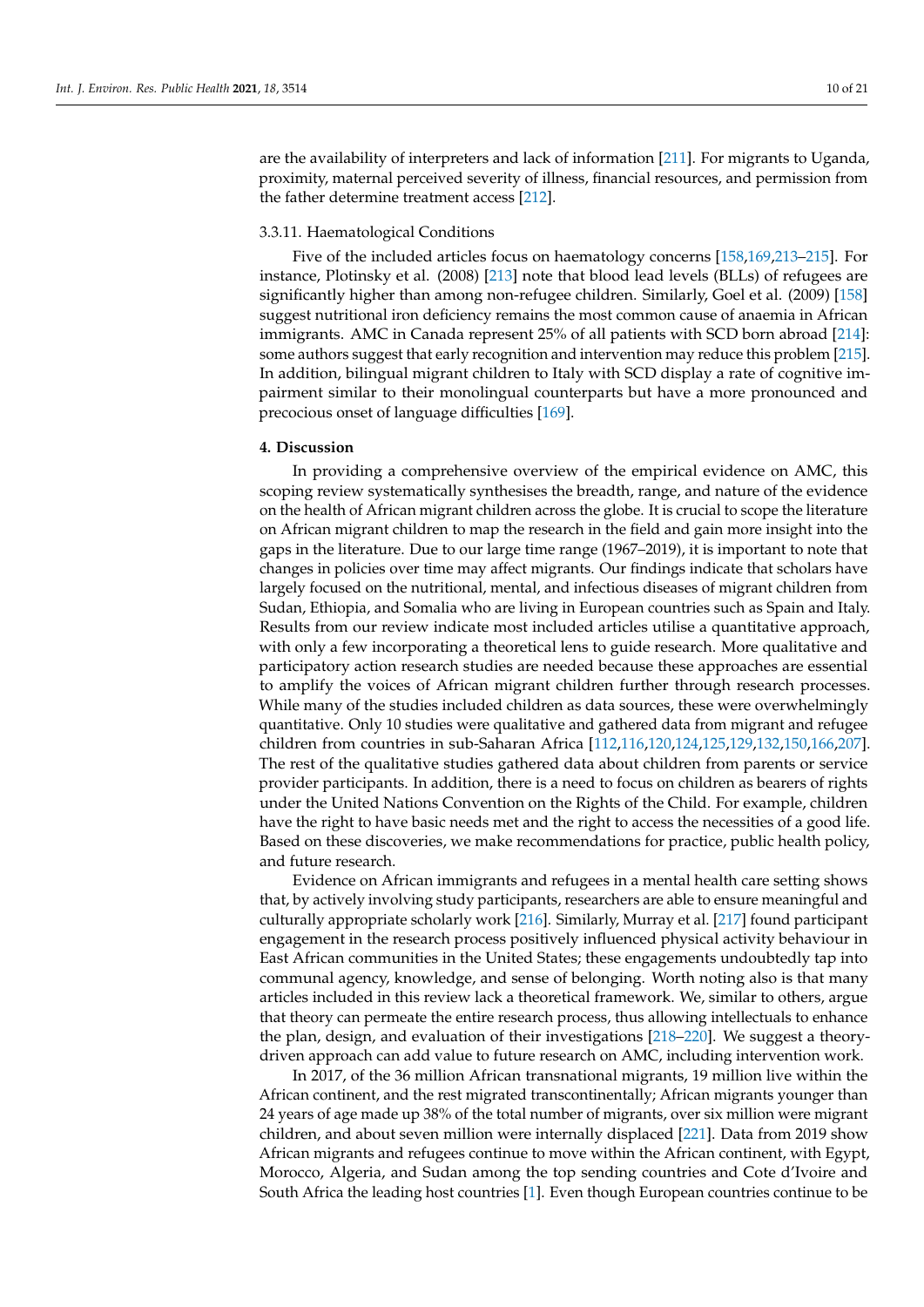the top destinations for African migrants who go pancontinental, other countries, such as Canada, have recently reported an arrival increase of African nationals [\[222\]](#page-20-4). Thus, further research is needed in countries that host large numbers of AMC, such as South Africa and Canada. Again, contrary to the long-publicised wave of African migrants moving away from the continent in the media, further research on African migrants within the continent itself is also needed because, as observed in this review, a relatively higher proportion of African migrants continue to be hosted in other African destination countries. In West Africa, for example, there is considerably more interaction among countries within the subregion due to the Economic Community of West African States (ECOWAS) free movement of people and goods protocol. Quite admittedly, however, destination countries outside the African continent are more unfriendly and unfamiliar for many migrants compared to those within Africa and, therefore, the health-related outcomes for many AMC outside the African continent may be graver than for those within the region but outside their countries of origin. Finally, the current global COVID-19 outbreak will undoubtedly have impacts on the health of AMC. Future studies are needed to understand these impacts and implications.

The results from this scoping review underline major issues that could be related to the health beliefs and cultural practices of migrant families that impact child health. Many scholars report the poor communication between AMC and their parents about sex, a lack of importance given to their oral health and dietary choices, and inadequacy of breastfeeding practices. These findings are consistent with other research on African immigrant populations, in which scientists have found traditional beliefs of African immigrant women interfere with exclusive breastfeeding during the first six months of a child's development [\[223\]](#page-20-5). Likewise, African immigrants in college culturally perceive American food as unhealthy, yet they become acculturated to it [\[224\]](#page-20-6). In contrast, Cooper Brathwaite and Lemonde [\[225\]](#page-20-7) discovered that immigrants from Ghana and Nigeria rely on their health beliefs and cultural practices in the prevention of type 2 diabetes, and also preserve their culture through their food choices.

The articles included in this scoping review report on the experiences of AMC and the health care system. Studies show barriers across a range of destination country contexts include language barriers and a lack of translation services [\[226\]](#page-20-8), long wait times and dissatisfaction with care [\[11,](#page-12-7)[208\]](#page-19-16), and financial costs, especially concerning non-basic health care [\[11\]](#page-12-7). As explained above, migration and settlement journeys can impact health and access to care in new countries. Lack of status or proper documentation is an acute barrier to access. For example, even though children under six years of age in South Africa are entitled to health care regardless of status, they often do not have access to the necessary paperwork [\[227\]](#page-20-9).

Our results echo other research with immigrant populations, in which discrimination, racism, fear, cultural diversities, and the lack of effective communication with health care providers often lead to dissatisfaction towards health care services [\[228](#page-20-10)[–230\]](#page-20-11). These barriers to African immigrant and refugee children's access to health care have demonstrable impacts on child health. Data from the United States show race and immigration status impact youth health in intersectional ways; specifically, many Somali immigrants and refugee children are not meeting Healthy People 2020 Objectives, scoring particularly low in mental health and healthy weight goals [\[231\]](#page-20-12). There is an urgent need for culturally trained practitioners, especially in areas high in migrants. Cultural competency interventions have been shown to improve a series of outcomes such as access to health care and patient outcomes [\[232\]](#page-20-13). Hence, we suggest the implementation of these interventions could help to improve the satisfaction of AMC with the health care systems in host countries by increasing awareness of cultural norms among health care providers.

Finally, childhood tuberculosis and latent tuberculosis are important topics to consider in African Immigrant children's health. However, this scoping review found little data concerning either diagnosis and treatment or prevention among this population. More studies are needed to fill this gap.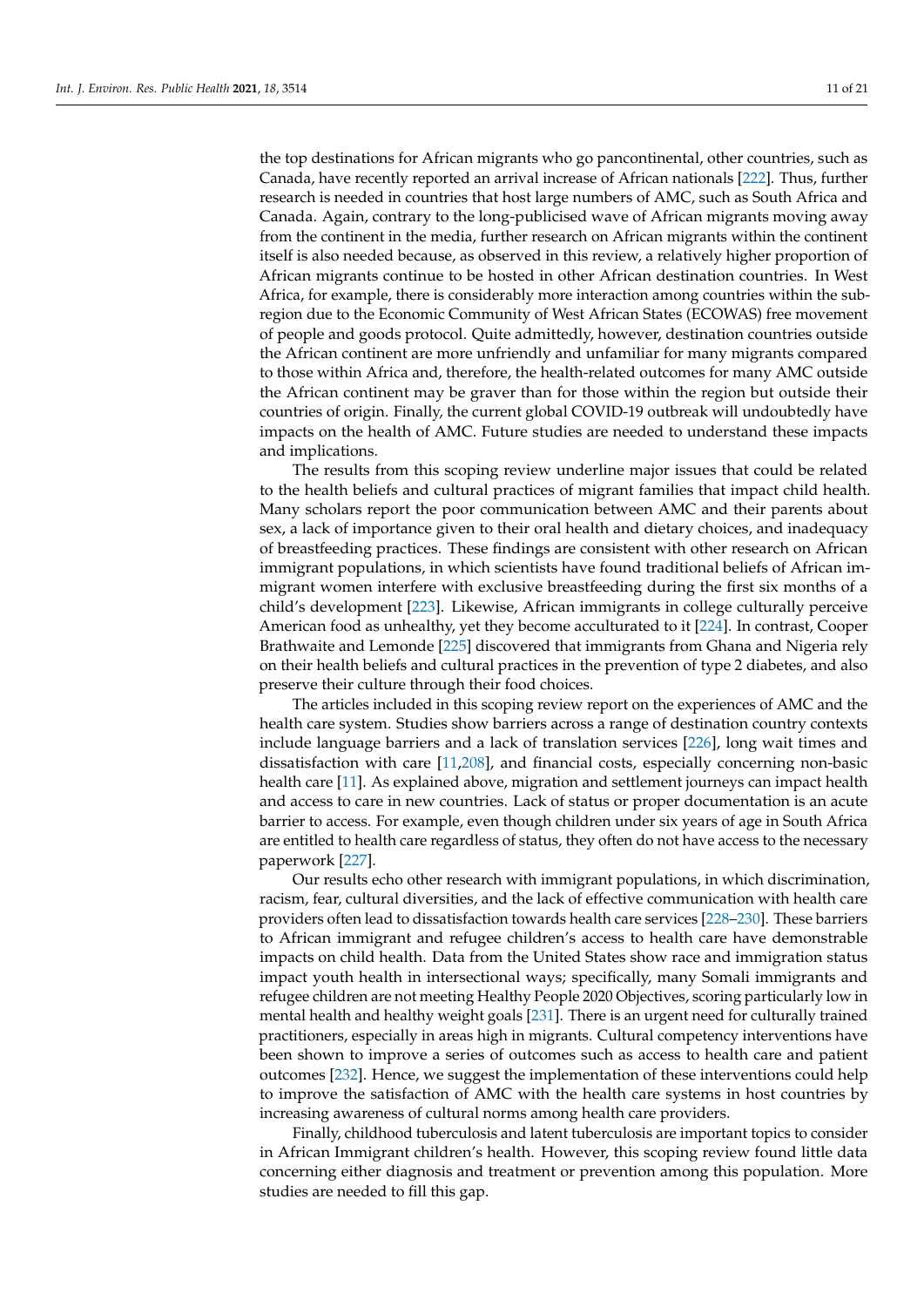# **5. Conclusions**

Our findings suggest a need to investigate other least researched health concerns of AMC. The World Health Organization [\[233\]](#page-20-14) reported that, in 2015, pneumonia killed more than 900,000 African children under 5 years old, and about a quarter of all African adults had suffered physical violence during their childhood. Similarly, AMC to Europe are repeatedly exposed to maltreatment during their migration journey [\[234\]](#page-20-15). Child maltreatment can include physical, emotional, or sexual abuse, neglect, negligence, or exploitation. In this regard, we suggest the creation of policies aimed at providing health assessments for AMC to identify individualised health care needs as soon as possible. Health examinations should emphasise the newly arrived AMC and also involve continuous care. This is important because evidence shows recent immigrants present a healthy immigrant effect [\[235\]](#page-20-16). As UN Member States aim to achieve universal health coverage (UHC) by 2030, which is a critical part of the Sustainable Development Goals, it is imperative to optimise full access to the range of essential, quality health services, from health promotion to preventive, curative, and rehabilitative care.

## **6. Limitations**

This scoping review provides a comprehensive overview of the empirical evidence on AMC; however, it has its limitations. Due to the nature of the methodology, details of the included studies are not discussed in this article, nor is a formal critical appraisal or bias assessment available. Although we conducted a broad search, some articles might have been missed if they were published in other languages, used alternative keywords, were published in African journals not indexed in the databases searched, cultural sensitivity in service provision, climatic adaptation, and clothing support. Additionally, there is a limitation in considering only the experiences of sub-Saharan migrants and excluding those from North Africa. However, we make this distinction due to differences in culture between countries in North Africa and other regions.

**Supplementary Materials:** The following are available online at [https://www.mdpi.com/article/10](https://www.mdpi.com/article/10.3390/ijerph18073514/s1) [.3390/ijerph18073514/s1,](https://www.mdpi.com/article/10.3390/ijerph18073514/s1) Table S1: Key Findings.

**Author Contributions:** Conceptualization, B.S., C.F., S.O.K., M.A.-A., P.O.-I., H.G., C.M.N. and S.R.; methodology, B.S.; software, B.S.; validation, H.F.-S.; formal analysis, B.S., H.F.-S., and A.B.; investigation, B.S., H.F.-S., C.F., C.E., L.S., M.T., and M.A.-A.; resources, B.S.; data curation, B.S.; writing—original draft preparation, B.S., H.F.-S. and A.B.; writing—review and editing, C.F., C.E., L.S., M.T., A.B., S.O.K., M.A.-A., P.O.-I., H.G., K.A., C.M.N. and S.R.; visualization, B.S.; supervision, B.S. and H.F.-S.; project administration, B.S.; funding acquisition, B.S., C.F., L.S., S.O.K., M.A.-A., P.O.-I., H.G., C.M.N. and S.R. All authors have read and agreed to the published version of the manuscript.

**Funding:** This research was funded by the Worldwide Universities Network Research Development Fund and the Social Sciences and Humanities Research Council of Canada Partnership Development Grant, grant number # 890-2018-0096.

**Acknowledgments:** We acknowledge the work of several research assistants who worked on article selection for this project: Oluwakemi Amodu, Oghenevwarho Ojakovo, Alleson Mason, Siciida Ibrahim, Folakemi Ojo, and Iyanu Soyege. We also acknowledge the support of the following trainees with respect to data extraction and data analysis: Afrina Tasneem, Carolyne Dos Santos, Nicole Macleod, Beatriz Parreira Santos, and Olabisi Olagunju.

**Conflicts of Interest:** The authors declare no conflict of interest. The funders had no role in the design of the study; in the collection, analyses, or interpretation of data; in the writing of the manuscript; or in the decision to publish the results.

#### **References**

- <span id="page-11-0"></span>1. International Organization for Migration. *World Migration Report 2020*; United Nations: Geneva, Switzerland, 2019.
- <span id="page-11-1"></span>2. McDonald, J.T.; Kennedy, S. Insights into the 'healthy immigrant effect': Health status and health service use of immigrants to Canada. *Soc. Sci. Med.* **2004**, *59*, 1613–1627. [\[CrossRef\]](http://doi.org/10.1016/j.socscimed.2004.02.004) [\[PubMed\]](http://www.ncbi.nlm.nih.gov/pubmed/15279920)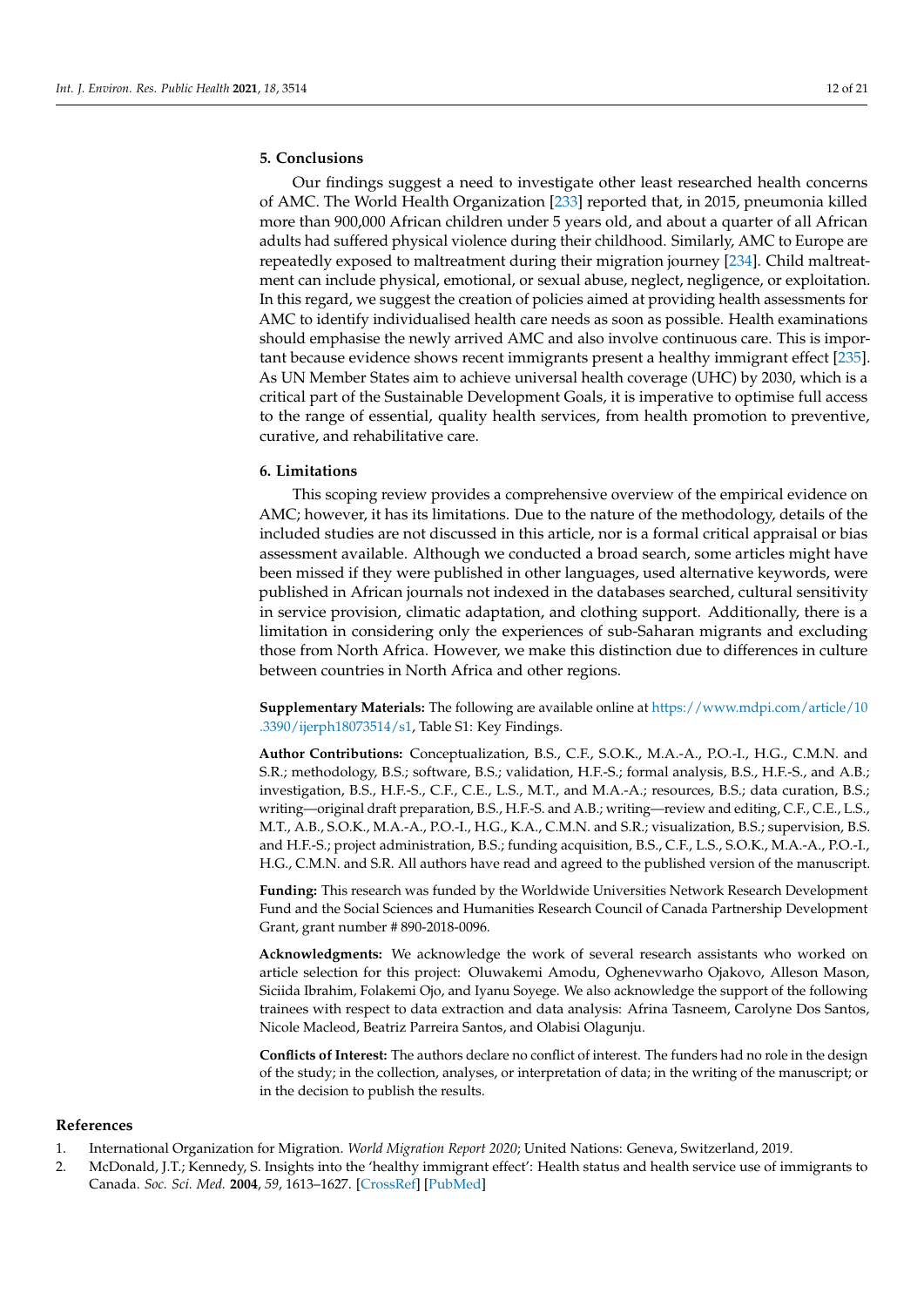- 3. Kennedy, S.; Kidd, M.P.; McDonald, J.T.; Biddle, N. The healthy immigrant effect: Patterns and evidence from four countries. *J. Int. Migr. Integr.* **2015**, *16*, 317–332. [\[CrossRef\]](http://doi.org/10.1007/s12134-014-0340-x)
- <span id="page-12-0"></span>4. Lu, C.; Ng, E. Healthy immigrant effect by immigrant category in Canada. *Health Rep.* **2009**, *30*, 3–11. [\[CrossRef\]](http://doi.org/10.25318/82-003-x201900400001)
- <span id="page-12-1"></span>5. Harker, K. Immigrant generation, assimilation, and adolescent psychological well-being. *Soc. Forces* **2001**, *79*, 969–1004. [\[CrossRef\]](http://doi.org/10.1353/sof.2001.0010)
- <span id="page-12-2"></span>6. Stevens, G.W.; Walsh, S.D.; Huijts, T.; Maes, M.; Madsen, K.R.; Cavallo, F.; Molcho, M. An internationally comparative study of immigration and adolescent emotional and behavioral problems: Effects of generation and gender. *J. Adolesc. Health* **2015**, *57*, 587–594. [\[CrossRef\]](http://doi.org/10.1016/j.jadohealth.2015.07.001)
- <span id="page-12-3"></span>7. Anderson, K.K.; Cheng, J.; Susser, E.; McKenzie, K.J.; Kurdyak, P. Incidence of psychotic disorders among first-generation immigrants and refugees in Ontario. *Can. Med. Assoc. J.* **2015**, *187*, E279–E286. [\[CrossRef\]](http://doi.org/10.1503/cmaj.141420)
- <span id="page-12-4"></span>8. Omenka, O.I.; Watson, D.P.; Hendrie, H.C. Understanding the healthcare experiences and needs of African immigrants in the United States: A scoping review. *BMC Public Health* **2020**, *20*, 27. [\[CrossRef\]](http://doi.org/10.1186/s12889-019-8127-9)
- <span id="page-12-5"></span>9. Venters, H.; Gany, F. African immigrant health. *J. Immigr. Minor. Health* **2011**, *13*, 333–344. [\[CrossRef\]](http://doi.org/10.1007/s10903-009-9243-x)
- <span id="page-12-6"></span>10. Ahmed, S.; Rasmussen, A. Changes in social status and postmigration mental health among West African immigrants. *Am. J. Orthopsychiatry* **2020**, *90*, 171–180. [\[CrossRef\]](http://doi.org/10.1037/ort0000419)
- <span id="page-12-7"></span>11. Woodgate, R.L.; Busolo, D.S.; Crockett, M.; Dean, R.A.; Armaladas, M.R.; Plourde, P.J. A qualitative study on African immigrant and refugee families' experiences of accessing primary health care services in Manitoba, Canada: It's not easy! *Int. J. Equity Health* **2017**, *16*, 5–17. [\[CrossRef\]](http://doi.org/10.1186/s12939-016-0510-x)
- <span id="page-12-8"></span>12. Migration Policy Institute. *Sub-Saharan African Immigrants in the United States*; Migration Policy Institute: Washington, DC, USA, 2019.
- <span id="page-12-9"></span>13. Salami, B.; Yaskina, M.; Hegadoren, K.; Diaz, E.; Meherali, S.; Rammohan, A.; Ben-Shlomo, Y. Migration and social determinants of mental health: Results from the Canadian Health Measures Survey. *Can. J. Public Health* **2017**, *108*, 362–367. [\[CrossRef\]](http://doi.org/10.17269/CJPH.108.6105) [\[PubMed\]](http://www.ncbi.nlm.nih.gov/pubmed/29120306)
- <span id="page-12-10"></span>14. Salami, B.; Hirani, S.; Meherali, S.; Amodu, O.; Chambers, T. Parenting practices of African immigrants in destination countries: A qualitative research synthesis. *J. Pediatr. Nurs.* **2017**, *36*, 30–40. [\[CrossRef\]](http://doi.org/10.1016/j.pedn.2017.04.016) [\[PubMed\]](http://www.ncbi.nlm.nih.gov/pubmed/28888504)
- <span id="page-12-11"></span>15. Hamilton, H.A.; Noh, S.; Adlaf, E.M. Adolescent risk behaviours and psychological distress across immigrant generations. *Can. J. Public Health* **2009**, *100*, 221–225. [\[CrossRef\]](http://doi.org/10.1007/BF03405545)
- <span id="page-12-12"></span>16. Kwak, K. An evaluation of the healthy immigrant effect with adolescents in Canada: Examinations of gender and length of residence. *Soc. Sci. Med.* **2016**, *157*, 87–95. [\[CrossRef\]](http://doi.org/10.1016/j.socscimed.2016.03.017)
- <span id="page-12-13"></span>17. Bronstein, I.; Montgomery, P. Psychological distress in refugee children: A systematic review. *Clin. Child Fam. Psychol. Rev.* **2011**, *14*, 44–56. [\[CrossRef\]](http://doi.org/10.1007/s10567-010-0081-0)
- 18. Crowley, C. The mental health needs of refugee children: A review of literature and implications for nurse practitioners. *J. Am. Acad. Nurse Pract.* **2009**, *21*, 322–331. [\[CrossRef\]](http://doi.org/10.1111/j.1745-7599.2009.00413.x) [\[PubMed\]](http://www.ncbi.nlm.nih.gov/pubmed/19527311)
- <span id="page-12-14"></span>19. Lustig, S.L.; Kia-Keating, M.; Knight, W.G.; Geltman, P.; Ellis, H.; Kinzie, J.D.; Keane, T.; Saxe, G.N. Review of child and adolescent refugee mental health. *J. Am. Acad. Child Adolesc. Psychiatry* **2004**, *43*, 24–36. [\[CrossRef\]](http://doi.org/10.1097/00004583-200401000-00012) [\[PubMed\]](http://www.ncbi.nlm.nih.gov/pubmed/14691358)
- <span id="page-12-15"></span>20. Pieloch, K.A.; McCullough, M.B.; Marks, A.K. Resilience of children with refugee statuses: A research review. *Can. Psychol./Psychol. Can.* **2016**, *57*, 330–339. [\[CrossRef\]](http://doi.org/10.1037/cap0000073)
- <span id="page-12-16"></span>21. Baauw, A.; Kist-van Holthe, J.; Slattery, B.; Heymans, M.; Chinapaw, M.; van Goudoever, H. Health needs of refugee children identified on arrival in reception countries: A systematic review and meta-analysis. *BMJ Paediatr. Open* **2019**, *3*, e000516. [\[CrossRef\]](http://doi.org/10.1136/bmjpo-2019-000516)
- <span id="page-12-17"></span>22. Reza, M.; Amin, M.S.; Sgro, A.; Abdelaziz, A.; Ito, D.; Main, P.; Azarpazhooh, A. Oral health status of immigrant and refugee children in North America: A scoping review. *J. Can. Dent. Assoc.* **2016**, *82*, 1488–2159.
- <span id="page-12-18"></span>23. Peters, M.D.; Godfrey, C.M.; Khalil, H.; McInerney, P.; Parker, D.; Soares, C.B. Guidance for conducting systematic scoping reviews. *Int. J. Evid. Based Healthc.* **2015**, *13*, 141–146. [\[CrossRef\]](http://doi.org/10.1097/XEB.0000000000000050)
- <span id="page-12-19"></span>24. Munn, Z.; Peters, M.D.J.; Stern, C.; Tufanaru, C.; McArthur, A.; Aromataris, E. Systematic review or scoping review? Guidance for authors when choosing between a systematic or scoping review approach. *BMC Med. Res. Methodol.* **2018**, *18*, 143. [\[CrossRef\]](http://doi.org/10.1186/s12874-018-0611-x)
- <span id="page-12-20"></span>25. Arksey, H.; O'Malley, L. Scoping studies: Towards a methodological framework. *Int. J. Soc. Res. Methodol.* **2005**, *8*, 19–32. [\[CrossRef\]](http://doi.org/10.1080/1364557032000119616)
- <span id="page-12-21"></span>26. Tricco, A.C.; Lillie, E.; Zarin, W.; O'Brien, K.K.; Colquhoun, H.; Levac, D.; Moher, D.; Peters, M.D.J.; Horsley, T.; Weeks, L.; et al. PRISMA extension for scoping reviews (PRISMA-ScR): Checklist and explanation. *Ann. Intern. Med.* **2018**, *169*, 467–473. [\[CrossRef\]](http://doi.org/10.7326/M18-0850)
- <span id="page-12-22"></span>27. Faustini, A.; Franco, E.; Saitto, C.; Cauletti, M.; Zaratti, L.; Papini, P.; Ahmed, A.; Zampieri, F.; Lerussi, A.; Panna, A.; et al. Hepatitis A, B, C and D in a community in Italy of immigrants from NE Africa. *J. Public Health* **1994**, *16*, 71–78. [\[CrossRef\]](http://doi.org/10.1093/oxfordjournals.pubmed.a042938)
- <span id="page-12-23"></span>28. Huerga, H.; López-Vélez, R. Infectious diseases in sub-Saharan African immigrant children in Madrid, Spain. *Pediatr. Infect. Dis. J.* **2002**, *21*, 830–834. [\[CrossRef\]](http://doi.org/10.1097/00006454-200209000-00009) [\[PubMed\]](http://www.ncbi.nlm.nih.gov/pubmed/12352804)
- <span id="page-12-24"></span>29. Javaloy, J.; Ferrer, C.; Vidal, M.T.; Alió, J.L. Follicular conjunctivitis caused by chlamydia trachomatis in an infant Saharan population: Molecular and clinical diagnosis. *Br. J. Ophthalmol.* **2003**, *87*, 142–146. [\[CrossRef\]](http://doi.org/10.1136/bjo.87.2.142) [\[PubMed\]](http://www.ncbi.nlm.nih.gov/pubmed/12543737)
- <span id="page-12-25"></span>30. Nysse, L.J.; Pinsky, N.A.; Bratberg, J.P.; Babar-Weber, A.Y.; Samuel, T.T.; Krych, E.H.; Ziegler, A.; Jimale, M.A.; Vierkant, R.A.; Jacobson, R.M.; et al. Seroprevalence of antibody to varicella among Somali refugees. *Mayo Clin. Proc.* **2007**, *82*, 175–180. [\[CrossRef\]](http://doi.org/10.1016/S0025-6196(11)60995-6)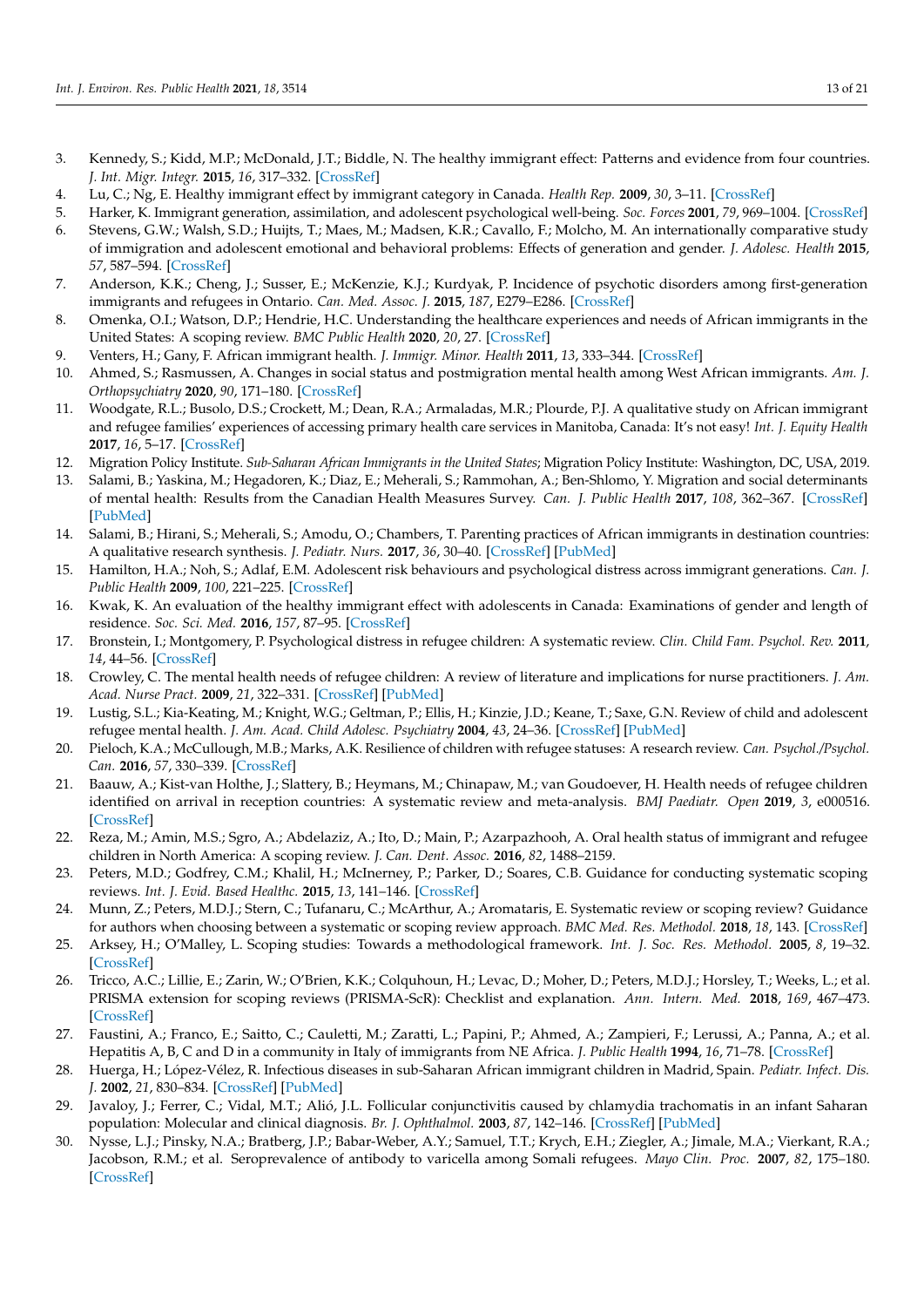- <span id="page-13-6"></span>31. Swerdlow, D.L.; Malenga, G.; Begkoyian, G.; Nyangulu, D.; Toole, M.; Waldma, R.J.; Puhr, D.N.; Tauxe, R.V. Epidemic cholera among refugees in Malawi, Africa: Treatment and transmission. *Epidemiol. Infect.* **1997**, *118*, 207–214. [\[CrossRef\]](http://doi.org/10.1017/S0950268896007352)
- <span id="page-13-7"></span>32. Kouadio, I.K.; Koffi, A.K.; Attoh-Toure, H.; Kamigaki, T.; Oshitani, H. Outbreak of measles and rubella in refugee transit camps. *Epidemiol. Infect.* **2009**, *137*, 1593–1601. [\[CrossRef\]](http://doi.org/10.1017/S0950268809002520)
- <span id="page-13-8"></span>33. Ndombo, P.K.; Ndze, V.N.; Mbarga, F.D.; Anderson, R.; Acho, A.; Ebua Chia, J.; Njamnshi, A.K.; Rota, P.A.; Waku-Kouomou, D. Molecular tilizationion of measles virus strains among refugees from Central African Republic in Cameroon in 2014. *Epidemiol. Infect.* **2018**, *146*, 319–323. [\[CrossRef\]](http://doi.org/10.1017/S0950268817002990)
- <span id="page-13-9"></span>34. Cherian, S.; Forbes, D.A.; Cook, A.G.; Sanfilippo, F.M.; Kemna, E.H.J.M.; Swinkels, D.W.; Burgner, D.P. An insight into the relationships between hepcidin, anemia, infections and inflammatory cytokines in pediatric refugees: A cross-sectional study. *PLoS ONE* **2008**, *3*, e4030. [\[CrossRef\]](http://doi.org/10.1371/journal.pone.0004030)
- <span id="page-13-19"></span>35. Cherian, S.; Forbes, D.; Sanfilippo, F.; Cook, A.; Burgner, D. The epidemiology of Helicobacter pylori infection in African refugee children resettled in Australia. *Med. J. Aust.* **2008**, *189*, 438–441. [\[CrossRef\]](http://doi.org/10.5694/j.1326-5377.2008.tb02116.x) [\[PubMed\]](http://www.ncbi.nlm.nih.gov/pubmed/18928436)
- <span id="page-13-20"></span>36. Cherian, S.; Forbes, D.; Sanfilippo, F.; Cook, A.; Burgner, D. Helicobacter pylori, helminth infections and growth: A cross-sectional study in a high prevalence population. *Acta Paediatr.* **2009**, *98*, 860–864. [\[CrossRef\]](http://doi.org/10.1111/j.1651-2227.2009.01221.x) [\[PubMed\]](http://www.ncbi.nlm.nih.gov/pubmed/19191761)
- <span id="page-13-10"></span>37. Cherian, S.; Burgner, D.P.; Cook, A.G.; Sanfilippo, F.M.; Forbes, D.A. Associations between helicobacter pylori infection, co-morbid infections, gastrointestinal symptoms, and circulating cytokines in African children. *Helicobacter* **2010**, *15*, 88–97. [\[CrossRef\]](http://doi.org/10.1111/j.1523-5378.2009.00740.x)
- <span id="page-13-11"></span>38. Lamb, S.R.; Rademaker, M. Tinea due to trichophyton violaceum and trichophyton soudanense in Hamilton, New Zealand. *Australas. J. Dermatol.* **2001**, *42*, 260–263. [\[CrossRef\]](http://doi.org/10.1046/j.1440-0960.2001.00532.x)
- <span id="page-13-12"></span>39. Mashiah, J.; Kutz, A.; Ami, R.B.; Savion, M.; Goldberg, I.; Or, T.G.; Zidan, O.; Sprecher, E.; Harel, A. Tinea capitis outbreak among paediatric refugee population, an evolving healthcare challenge. *Mycoses* **2016**, *59*, 553–557. [\[CrossRef\]](http://doi.org/10.1111/myc.12501) [\[PubMed\]](http://www.ncbi.nlm.nih.gov/pubmed/27061446)
- <span id="page-13-13"></span>40. Cuetara, M.S.; Palacio, A.; Pereiro, M.; Amor, E.; Alvarez, C.; Noriega, A.R. Prevalence of undetected tinea capitis in a school survey in Spain. *Mycoses* **1997**, *40*, 131–137. [\[CrossRef\]](http://doi.org/10.1111/j.1439-0507.1997.tb00202.x)
- <span id="page-13-14"></span>41. Cuetara, M.S.; Palacio, A.D.; Pereiro, M.; Noriega, A.R. Prevalence of undetected tinea capitis in a prospective school survey in Madrid: Emergence of new causative fungi. *Br. J. Dermatol.* **1998**, *138*, 658–660. [\[CrossRef\]](http://doi.org/10.1046/j.1365-2133.1998.02181.x) [\[PubMed\]](http://www.ncbi.nlm.nih.gov/pubmed/9640375)
- <span id="page-13-15"></span>42. McPherson, M.E.; Woodgyer, A.J.; Simpson, K.; Chong, A.H. High prevalence of tinea capitis in newly arrived migrants at an English-language school, Melbourne, 2005. *Med. J. Aust.* **2008**, *189*, 13–16. [\[CrossRef\]](http://doi.org/10.5694/j.1326-5377.2008.tb01887.x)
- <span id="page-13-16"></span>43. Grigoryan, K.V.; Tollefson, M.M.; Olson, M.A.; Newman, C.C. Pediatric tinea capitis caused by *Trichophyton violaceum* and *Trichophyton soudanense* in Rochester, Minnesota, United States. *Int. J. Dermatol.* **2018**, *58*, 912–915. [\[CrossRef\]](http://doi.org/10.1111/ijd.14352)
- <span id="page-13-17"></span>44. Hällgren, J.; Petrini, B.; Wahlgren, C. Increasing tinea capitis prevalence in Stockholm reflects immigration. *Med. Mycol.* **2004**, *42*, 505–509. [\[CrossRef\]](http://doi.org/10.1080/13693780310001644725) [\[PubMed\]](http://www.ncbi.nlm.nih.gov/pubmed/15682638)
- <span id="page-13-1"></span>45. Agmon-Levin, N.; Elbirt, D.; Asher, I.; Torten, D.; Cohen, Y.; Gradestein, S.; Werner, B.; Turner, D.; Chowers, M.; Gotteseman, G.; et al. Prevention of human immunodeficiency virus mother–to–child transmission in Israel. *Int. J. STD AIDS* **2009**, *20*, 473–476. [\[CrossRef\]](http://doi.org/10.1258/ijsa.2008.008392)
- <span id="page-13-5"></span>46. Asander, A.S.; Björkman, A.; Belfrage, E.; Faxelid, E. HIV-infected African parents living in Stockholm, Sweden: Disclosure and planning for their children's future. *Health Soc. Work* **2009**, *34*, 107–115. [\[CrossRef\]](http://doi.org/10.1093/hsw/34.2.107) [\[PubMed\]](http://www.ncbi.nlm.nih.gov/pubmed/19425340)
- <span id="page-13-4"></span>47. Cohen, S.; Bilsen, W.P.; van Smit, C.; Fraaij, P.L.; Warris, A.; Kuijpers, T.W.; Geelen, S.; Worlfs, T.; Scherpbrier, H.; van Rossum, A.; et al. Country of birth does not influence long-term clinical, virologic, and immunological outcome of HIV-infected children living in the Netherlands: A cohort study comparing children born in the Netherlands with children born in Sub-Saharan Africa. *J. Acquir. Immune Defic. Syndr.* **2015**, *68*, 178–185. [\[CrossRef\]](http://doi.org/10.1097/QAI.0000000000000431) [\[PubMed\]](http://www.ncbi.nlm.nih.gov/pubmed/25405830)
- <span id="page-13-3"></span>48. Feiterna-Sperling, C.; Königs, C.; Notheis, G.; Buchholz, B.; Krüger, R.; Weizsäcker, K.; Eberle, J.; Hanhoff, N.; Gartner, B.; Heider, H.; et al. High seroprevalence of antibodies against Kaposi's sarcoma-associated herpesvirus (KSHV) among HIV-1 infected children and adolescents in a non-ethnic population. *Med. Microbiol. Immunol.* **2016**, *205*, 425–434. [\[CrossRef\]](http://doi.org/10.1007/s00430-016-0458-x)
- 49. Irova, T.; Burtonboy, G.; Ninane, J. HIV infection in children born before and after immigration to Belgium. *J. Travel Med.* **1995**, *2*, 169–173. [\[CrossRef\]](http://doi.org/10.1111/j.1708-8305.1995.tb00646.x)
- <span id="page-13-2"></span>50. Nesheim, S.; Linley, L.; Gray, K.; Zhang, T.; Shi, J.; Lampe, M.; FitzHarris, L.F. Country of birth of children with diagnosed HIV infection in the United States, 2008–2014. *J. Acquir. Immune Defic. Syndr.* **2018**, *77*, 23–30. [\[CrossRef\]](http://doi.org/10.1097/QAI.0000000000001572)
- <span id="page-13-0"></span>51. Neubert, J.; Michalsky, N.; Laws, H.J.; Borkhardt, A.; Jensen, B.; Lübke, N. HIV-1 Subtype diversity and prevalence of primary drug resistance in a single-center pediatric cohort in Germany. *Intervirology* **2017**, *59*, 301–306. [\[CrossRef\]](http://doi.org/10.1159/000477811)
- <span id="page-13-18"></span>52. Arnáez, J.; Roa, M.A.; Albert, L.; Cogollos, R.; Rubio, J.M.; Villares, R.; Alarabe, A.; Cervera, A.; Lopez-Velez, R. Imported malaria in children: A comparative study between recent immigrants and immigrant travelers (VFRs). *J. Travel Med.* **2010**, *17*, 221–227. [\[CrossRef\]](http://doi.org/10.1111/j.1708-8305.2010.00416.x) [\[PubMed\]](http://www.ncbi.nlm.nih.gov/pubmed/20636594)
- <span id="page-13-21"></span>53. Asch, A.J. Malaria at the Hospital for Sick Children, Toronto. *CMAJ Can. Med. Assoc. J.* **1976**, *115*, 405–406.
- <span id="page-13-22"></span>54. Wolday, D.; Kibreab, T.; Bukenya, D.; Kodes, R. Sensitivity of Plasmodium falciparum in vivo to chloroquine and pyrimethaminesulfadoxine in Rwandan patients in a refugee camp in Zaire. *Trans. R. Soc. Trop. Med. Hyg.* **1995**, *89*, 654–656. [\[CrossRef\]](http://doi.org/10.1016/0035-9203(95)90431-X)
- <span id="page-13-23"></span>55. Cherian, S.; Burgner, D. Selective ambulatory management of plasmodium falciparum malaria in paediatric refugees. *Arch. Dis. Child.* **2007**, *92*, 983–986. [\[CrossRef\]](http://doi.org/10.1136/adc.2006.114801)
- <span id="page-13-24"></span>56. Depoortere, E.; Guthmann, J.; Sipilanyambe, N.; Nkandu, E.; Fermon, F.; Balkan, S.; Legros, D. Adherence to the combination of sulphadoxine–pyrimethamine and artesunate in the Maheba refugee settlement, Zambia. *Trop. Med. Int. Health* **2004**, *9*, 62–67. [\[CrossRef\]](http://doi.org/10.1046/j.1365-3156.2003.01157.x) [\[PubMed\]](http://www.ncbi.nlm.nih.gov/pubmed/14728608)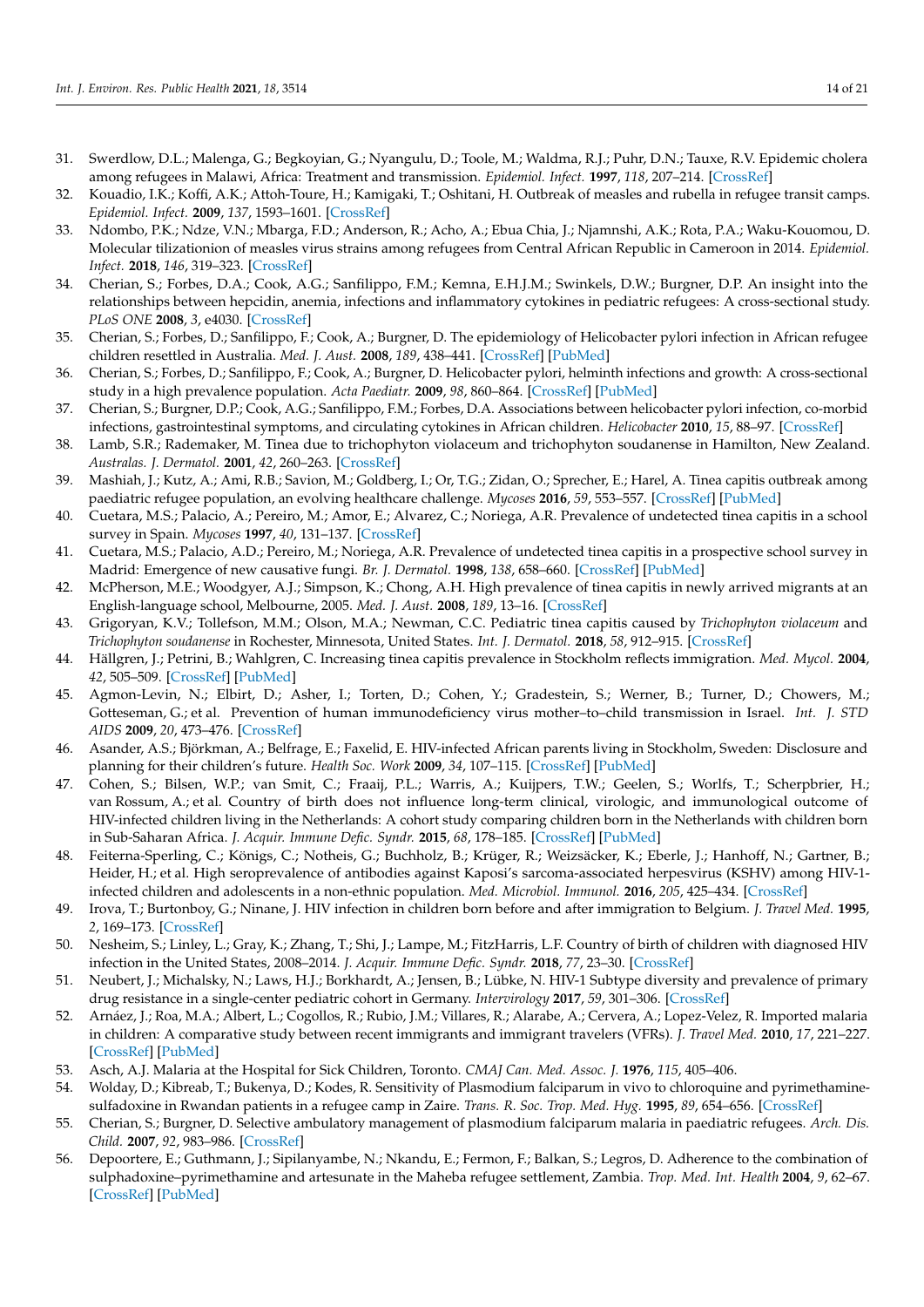- 57. Lavoie, P.M.; Carceller, A.; Robert, M.; Lebel, M.H.; Moore, D.L.; Rashed, S. Malaria in immigrant and traveler children: Clinical presentation and risk factors for complications. *J. Pediatr. Infect. Dis.* **2006**, *1*, 29–37. [\[CrossRef\]](http://doi.org/10.1055/s-0035-1557058)
- <span id="page-14-0"></span>58. Williams, J.P.; Chitre, M.; Sharland, M. Increasing Plasmodium falciparum malaria in southwest London: A 25 year observational study. *Arch. Dis. Child.* **2002**, *86*, 428–430. [\[CrossRef\]](http://doi.org/10.1136/adc.86.6.428) [\[PubMed\]](http://www.ncbi.nlm.nih.gov/pubmed/12023177)
- <span id="page-14-1"></span>59. Thompson, R.G.; Hutchison, J.G.; Johnston, N.M. Survey of intestinal pathogens from immigrant children. *BMJ* **1972**, *1*, 591–594. [\[CrossRef\]](http://doi.org/10.1136/bmj.1.5800.591)
- <span id="page-14-2"></span>60. Goel, K.M.; Logan, R.W.; House, F.; Connell, M.D.; Strevens, E.; Watson, W.H.; Bulloch, C.B. The prevalence of haemoglobinopathies, nutritional iron and folate deficiencies in native and immigrant children in Glasgow. *Health Bull.* **1978**, *36*, 176–183.
- <span id="page-14-4"></span>61. Geltman, P.L.; Radin, M.; Zhang, Z.; Cochran, J.; Meyers, A.F. Growth status and related medical conditions among refugee children in Massachusetts, 1995–1998. *Am. J. Public Health* **2001**, *91*, 1800–1805. [\[CrossRef\]](http://doi.org/10.2105/AJPH.91.11.1800)
- <span id="page-14-7"></span>62. Belhassen-García, M.; Pardo-Lledias, J.; Pérez del Villar, L.; Muro, A.; Velasco-Tirado, V.; Muñoz Bellido, J.L.; Vicente, B.; Blazquez de Castro, A.; Cordero-Sanchez, M. Should parasitic disease be investigated in immigrant children with relative eosinophilia from tropical and sub-tropical regions? *Paediatr. Int. Child Health* **2017**, *37*, 42–45. [\[CrossRef\]](http://doi.org/10.1080/20469047.2015.1109802) [\[PubMed\]](http://www.ncbi.nlm.nih.gov/pubmed/26750778)
- <span id="page-14-5"></span>63. Rice, J.E.; Skull, S.A.; Pearce, C.; Mulholland, N.; Davie, G.; Carapetis, J.R. Screening for intestinal parasites in recently arrived children from east Africa. *J. Paediatr. Child Health* **2003**, *39*, 456–459. [\[CrossRef\]](http://doi.org/10.1046/j.1440-1754.2003.00188.x) [\[PubMed\]](http://www.ncbi.nlm.nih.gov/pubmed/12919501)
- <span id="page-14-3"></span>64. Mumcuoglu, K.Y.; Miller, J.; Manor, O.; Ben-Yshai, F.; Klaus, S. The prevalence of ectoparasites in Ethiopian immigrants. *Isr. J. Med. Sci.* **1993**, *29*, 371–373. [\[CrossRef\]](http://doi.org/10.1111/j.1365-2133.2005.06591.x) [\[PubMed\]](http://www.ncbi.nlm.nih.gov/pubmed/8349453)
- <span id="page-14-6"></span>65. Shah, A.; Suchdev, P.; Mitchell, T.; Shetty, S.; Warner, C.; Oladele, A.; Reines, S. Nutritional status of refugee children entering DeKalb County, Georgia. *J. Immigr. Minor. Health* **2014**, *16*, 959–967. [\[CrossRef\]](http://doi.org/10.1007/s10903-013-9867-8)
- <span id="page-14-8"></span>66. Wandel, M.; Terragni, L.; Nguyen, C.; Lyngstad, J.; Amundsen, M.; de Paoli, M. Breastfeeding among Somali mothers living in Norway: Attitudes, practices and challenges. *Women Birth* **2016**, *29*, 487–493. [\[CrossRef\]](http://doi.org/10.1016/j.wombi.2016.04.006)
- <span id="page-14-9"></span>67. Grewal, N.K.; Andersen, L.F.; Sellen, D.; Mosdøl, A.; Torheim, L.E. Breast-feeding and complementary feeding practices in the first 6 months of life among Norwegian-Somali and Norwegian-Iraqi infants: The InnBaKost survey. *Public Health Nutr.* **2016**, *19*, 703–715. [\[CrossRef\]](http://doi.org/10.1017/S1368980015001962) [\[PubMed\]](http://www.ncbi.nlm.nih.gov/pubmed/26105703)
- <span id="page-14-10"></span>68. Tyler, L.; Kirby, R.; Rogers, C. Infant feeding practices among Sudanese women now living in regional south east Queensland, Australia. *Breastfeed. Rev.* **2014**, *22*, 13–19.
- <span id="page-14-11"></span>69. Woldeghebriel, M.; Hromi-Fiedler, A.; Lartey, A.; Gallego-Perez, D.; Sandow, A.; Pérez-Escamilla, R. Length of time in Ghana is associated with the likelihood of exclusive breastfeeding among Liberian refugees living in Buduburam. *Matern. Child Nutr.* **2017**, *13*, e12363. [\[CrossRef\]](http://doi.org/10.1111/mcn.12363)
- <span id="page-14-12"></span>70. Aakre, I.; Strand, T.A.; Bjøro, T.; Norheim, I.; Barikmo, I.; Ares, S.; Alcorta, M.D.; Henjum, S. Thyroid function among breastfed children with chronically excessive iodine intakes. *Nutrients* **2016**, *8*, 398. [\[CrossRef\]](http://doi.org/10.3390/nu8070398)
- <span id="page-14-13"></span>71. Aakre, I.; Lilleengen, A.M.; Lerseth Aarsand, M.; Strand, T.A.; Barikmo, I.; Henjum, S. Infant feeding practices in the Saharawi refugee camps Algeria, a cross-sectional study among children from birth to six months of age. *Int. Breastfeed. J.* **2016**, *12*, 8. [\[CrossRef\]](http://doi.org/10.1186/s13006-016-0098-1)
- <span id="page-14-14"></span>72. Montero, M.D.P.; Mora-Urda, A.I.; Anzid, K.; Cherkaoui, M.; Marrodan, M.D. Diet quality of Moroccan adolescents living in Morocco and in Spain. *J. Biosoc. Sci.* **2017**, *49*, 173–186. [\[CrossRef\]](http://doi.org/10.1017/S0021932016000183)
- <span id="page-14-15"></span>73. Rätsch, I.M.; Catassi, C. Coeliac disease: A potentially treatable health problem of Saharawi refugee children. *Bull. World Health Organ.* **2001**, *79*, 542–545.
- <span id="page-14-16"></span>74. Toselli, S.; Zaccagni, L.; Celenza, F.; Albertini, A.; Gualdi-Russo, E. Risk factors of overweight and obesity among preschool children with different ethnic background. *Endocrine* **2015**, *49*, 717–725. [\[CrossRef\]](http://doi.org/10.1007/s12020-014-0479-4)
- <span id="page-14-17"></span>75. Grewal, N.K.; Andersen, L.F.; Kolve, C.S.; Kverndalen, I.; Torheim, L.E. Food and nutrient intake among 12-month-old Norwegian-Somali and Norwegian-Iraqi infants. *Nutrients* **2016**, *8*, 602. [\[CrossRef\]](http://doi.org/10.3390/nu8100602) [\[PubMed\]](http://www.ncbi.nlm.nih.gov/pubmed/27690092)
- <span id="page-14-18"></span>76. Mescher-Benbenek, M.; Garwick, A.W. Enablers and barriers to dietary practices contributing to bone health among early adolescent Somali girls living in Minnesota. *J. Spec. Pediatr. Nurs.* **2012**, *17*, 205–214. [\[CrossRef\]](http://doi.org/10.1111/j.1744-6155.2012.00334.x)
- <span id="page-14-19"></span>77. Dharod, J.M.; Croom, J.E. Child hunger: Its prevalence and association with body mass index and dietary intake among Somali refugee children in the United States. *NAPA Bull.* **2010**, *34*, 126–140. [\[CrossRef\]](http://doi.org/10.1111/j.1556-4797.2010.01055.x)
- <span id="page-14-20"></span>78. Hadley, C.; Sellen, D. Food security and child hunger among recently resettled Liberian refugees and asylum seekers: A pilot study. *J. Immigr. Minor. Health* **2006**, *8*, 369–375. [\[CrossRef\]](http://doi.org/10.1007/s10903-006-9007-9) [\[PubMed\]](http://www.ncbi.nlm.nih.gov/pubmed/16924410)
- <span id="page-14-21"></span>79. Mulugeta, W.; Glick, M.; Min, J.; Xue, H.; Noe, F.N.; Wang, Y. Longitudinal changes and high-risk subgroups for obesity and overweight/obesity among refugees in Buffalo, NY, 2004–2014. *J. Racial Ethn. Health Dispar.* **2018**, *5*, 187–194. [\[CrossRef\]](http://doi.org/10.1007/s40615-017-0356-y)
- <span id="page-14-22"></span>80. Renzaho, A.M.N.; Swinburn, B.; Burns, C. Maintenance of traditional cultural orientation is associated with lower rates of obesity and sedentary behaviours among African migrant children to Australia. *Int. J. Obes.* **2008**, *32*, 594–600. [\[CrossRef\]](http://doi.org/10.1038/ijo.2008.2)
- <span id="page-14-24"></span>81. Renzaho, A.M.N.; Gibbons, C.; Swinburn, B.; Jolley, D.; Burns, C. Obesity and undernutrition in sub-Saharan African immigrant and refugee children in Victoria, Australia. *Asia Pac. J. Clin. Nutr.* **2006**, *15*, 482–490. [\[PubMed\]](http://www.ncbi.nlm.nih.gov/pubmed/17077063)
- 82. Stellinga-Boelen, A.; Storm, H.; Wiegersma, P.; Bijleveld, C.; Verkade, H. Iron deficiency among children of asylum seekers in the Netherlands. *J. Pediatr. Gastroenterol. Nutr.* **2007**, *45*, 591–595. [\[CrossRef\]](http://doi.org/10.1097/MPG.0b013e31810e76a5)
- <span id="page-14-23"></span>83. Kaufman-Shriqui, V.; Fraser, D.; Friger, M.; Bilenko, N.; Vardi, H.; Abu-Saad, K.; Elhadad, N.; Mor, K.; Feine, Z.; Shahar, D.R. Factors associated with childhood overweight and obesity among acculturated and new immigrants. *Ethn. Dis.* **2013**, *23*, 329–335.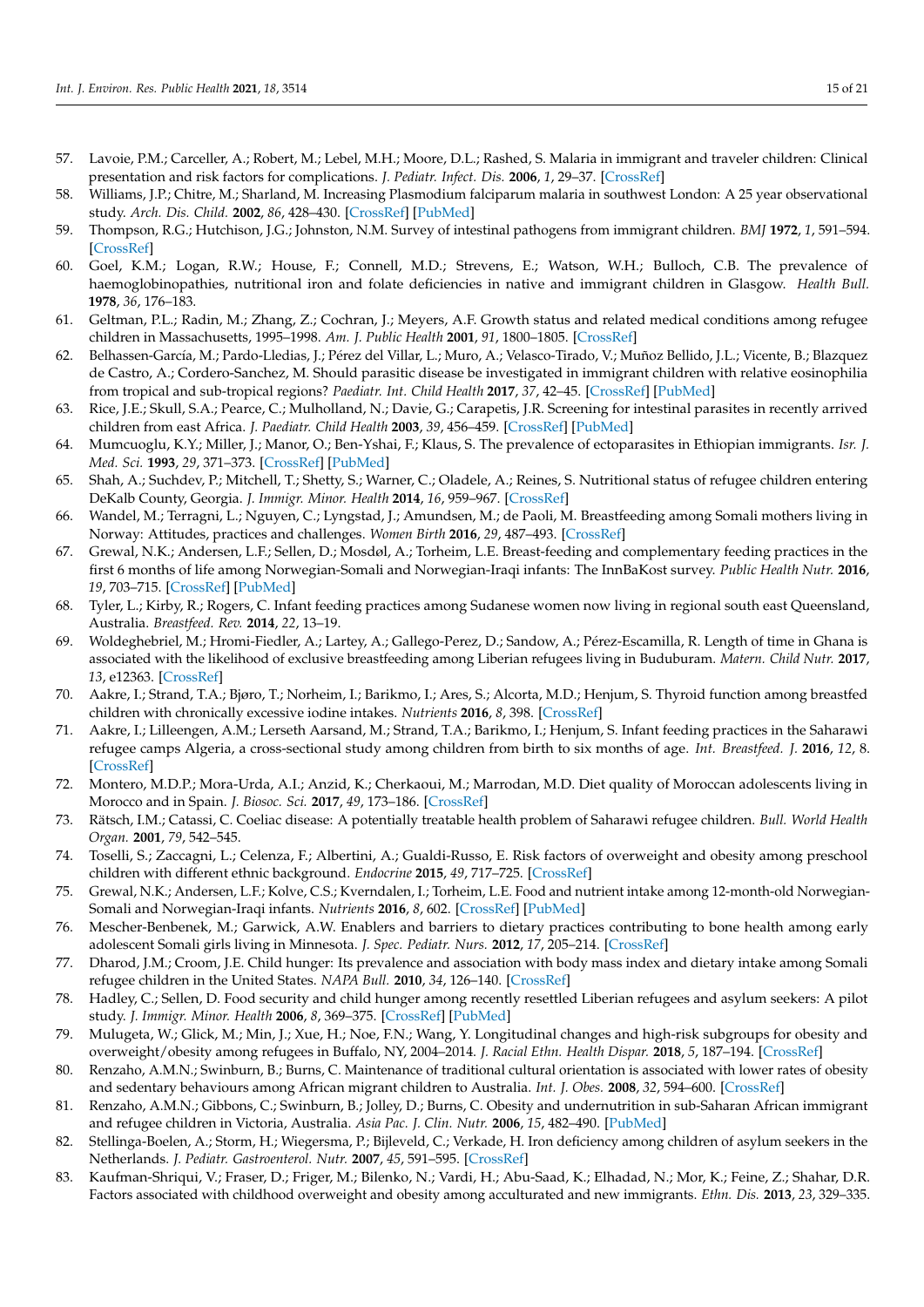- <span id="page-15-1"></span>84. Hintzpeter, B.; Scheidt-Nave, C.; Müller, M.J.; Schenk, L.; Mensink, G.B.M. Higher prevalence of vitamin d deficiency is associated with immigrant background among children and adolescents in Germany. *J. Nutr.* **2008**, *138*, 1482–1490. [\[CrossRef\]](http://doi.org/10.1093/jn/138.8.1482)
- <span id="page-15-2"></span>85. McGillivray, G.; Skull, S.A.; Davie, G.; Kofoed, S.E.; Frydenberg, A.; Rice, J.; Cooke, R.; Carapetis, J. High prevalence of asymptomatic vitamin D and iron deficiency in east African immigrant children and adolescents living in a temperate climate. *Arch. Dis. Child.* **2007**, *92*, 1088–1093. [\[CrossRef\]](http://doi.org/10.1136/adc.2006.112813)
- 86. Sheikh, M.; Wang, S.; Pal, A.; MacIntyre, C.R.; Wood, N.; Gunesekera, H. Vitamin D deficiency in refugee children from conflict zones. *J. Immigr. Minor. Health* **2011**, *13*, 87–93. [\[CrossRef\]](http://doi.org/10.1007/s10903-010-9325-9)
- <span id="page-15-3"></span>87. Beukeboom, C.; Arya, N. Prevalence of nutritional deficiencies among populations of newly arriving government assisted refugee children to Kitchener/Waterloo, Ontario, Canada. *J. Immigr. Minor. Health* **2018**, *20*, 1317–1323. [\[CrossRef\]](http://doi.org/10.1007/s10903-018-0730-9)
- <span id="page-15-4"></span>88. Khayri, H.O.; Munee, S.E.; Ahmed, S.B.; Osman, M.A.; Babiker, E.E. Assessment of the nutritional status of Sudanese primary school pupils in Riyadh City, Kingdom of Saudi Arabia. *J. Immigr. Minor. Health* **2016**, *18*, 28–33. [\[CrossRef\]](http://doi.org/10.1007/s10903-014-0135-3)
- <span id="page-15-5"></span>89. Bern, C.; Nathanail, L. Is mid-upper-arm circumference a useful tool for screening in emergency settings? *J. Immigr. Minor. Health* **1995**, *345*, 631–633. [\[CrossRef\]](http://doi.org/10.1016/S0140-6736(95)90527-8)
- <span id="page-15-6"></span>90. Reifen, R.; Haftel, L.; Manor, G.; Sklan, D.; Edris, M.; Khoshoo, V.; Ghebremeskel, K. Ethiopian-born and native Israeli school children have different growth patterns. *Nutrition* **2003**, *19*, 427–431. [\[CrossRef\]](http://doi.org/10.1016/S0899-9007(02)00943-7)
- <span id="page-15-7"></span>91. Polonsky, J.A.; Ronsse, A.; Ciglenecki, I.; Rull, M.; Porten, K. High levels of mortality, malnutrition, and measles, among recently-displaced Somali refugees in Dagahaley camp, Dadaab refugee camp complex, Kenya. *Confl. Health* **2013**, *7*, 1. [\[CrossRef\]](http://doi.org/10.1186/1752-1505-7-1) [\[PubMed\]](http://www.ncbi.nlm.nih.gov/pubmed/23339463)
- <span id="page-15-8"></span>92. Seal, A.J.; Creeke, P.I.; Mirghani, Z.; Abdalla, F.; McBurney, R.P.; Pratt, L.S.; Brookes, D.; Ruth, L.J.; Machand, E. Iron and vitamin A deficiency in long-term African refugees. *J. Nutr.* **2005**, *135*, 808–813. [\[CrossRef\]](http://doi.org/10.1093/jn/135.4.808)
- <span id="page-15-9"></span>93. Tumwine, J.K.; Obala, A.A. Nutrition status of children in Kasese district at the Uganda–Congo border. *East Afr. Med. J.* **2002**, *79*, 427–434. [\[CrossRef\]](http://doi.org/10.4314/eamj.v79i8.8830) [\[PubMed\]](http://www.ncbi.nlm.nih.gov/pubmed/12638845)
- <span id="page-15-10"></span>94. Renzaho, A.M.N.; Halliday, J.A.; Mellor, D.; Green, J. The healthy migrant families initiative: Development of a culturally competent obesity prevention intervention for African migrants. *BMC Public Health* **2015**, *15*, 272. [\[CrossRef\]](http://doi.org/10.1186/s12889-015-1628-2)
- <span id="page-15-11"></span>95. Tondeur, M.C.; Salse, U.N.; Wilkinson, C.; Spiegel, P.; Seal, A.J. Rapid acceptability and adherence testing of a lipid-based nutrient supplement and a micronutrient powder among refugee children and pregnant and lactating women in Algeria. *Public Health Nutr.* **2016**, *19*, 1852–1861. [\[CrossRef\]](http://doi.org/10.1017/S136898001600029X)
- <span id="page-15-12"></span>96. Lopriore, C.; Guidoum, Y.; Briend, A.; Branca, F. Spread fortified with vitamins and minerals induces catch-up growth and eradicates severe anemia in stunted refugee children aged 3–6 y. *Am. J. Clin. Nutr.* **2004**, *80*, 973–981. [\[CrossRef\]](http://doi.org/10.1093/ajcn/80.4.973) [\[PubMed\]](http://www.ncbi.nlm.nih.gov/pubmed/15447908)
- <span id="page-15-13"></span>97. Seal, A.; Kafwembe, E.; Kassim, I.A.; Hong, M.; Wesley, A.; Wood, J.; Abdalla, F.; van den Briel, T. Maize meal fortification is associated with improved vitamin A and iron status in adolescents and reduced childhood anaemia in a food aid-dependent refugee population. *Public Health Nutr.* **2008**, *11*, 720–728. [\[CrossRef\]](http://doi.org/10.1017/S1368980007001486) [\[PubMed\]](http://www.ncbi.nlm.nih.gov/pubmed/18096105)
- <span id="page-15-14"></span>98. Taylor, W.R. An evaluation of supplementary feeding in Somali refugee camps. *Int. J. Epidemiol.* **1983**, *12*, 433–436. [\[CrossRef\]](http://doi.org/10.1093/ije/12.4.433) [\[PubMed\]](http://www.ncbi.nlm.nih.gov/pubmed/6654563)
- <span id="page-15-15"></span>99. Ndemwa, P.; Klotz, C.L.; Mwaniki, D.; Sun, K.; Muniu, E.; Andango, P.; Owigar, J.; Rah, J.H.; Kraemer, K.; Spiegel, P.B.; et al. Relationship of the availability of micronutrient powder with iron status and hemoglobin among women and children in the Kakuma Refugee Camp, Kenya. *Food Nutr. Bull.* **2011**, *32*, 286–291. [\[CrossRef\]](http://doi.org/10.1177/156482651103200314)
- <span id="page-15-16"></span>100. Renzaho, A.; Renzaho, C. In the shadow of the volcanoes: The impact of intervention on the nutrition and health status of Rwandan refugee children in Zaire two years on from the exodus. *Nutr. Diet* **2003**, *60*, 85–91.
- <span id="page-15-17"></span>101. Aakre, I.; Henjum, S.; Folven Gjengedal, E.L.; Haugstad, C.R.; Vollset, M.; Moubarak, K.; Ahmed, T.S.; Alexander, J.; Kjellevoid, M.; Molin, M. Trace element concentrations in drinking water and urine among Saharawi women and young children. *Toxics* **2018**, *6*, 40. [\[CrossRef\]](http://doi.org/10.3390/toxics6030040) [\[PubMed\]](http://www.ncbi.nlm.nih.gov/pubmed/30037089)
- 102. Dawson-Hahn, E.E.; Pak-Gorstein, S.; Hoopes, A.J.; Matheson, J. Comparison of the nutritional status of overseas refugee children with low income children in Washington State. *PLoS ONE* **2016**, *11*, e0147854. [\[CrossRef\]](http://doi.org/10.1371/journal.pone.0147854)
- 103. Ercolini, D.; Francavilla, R.; Vannini, L.; De Filippis, F.; Capriati, T.; Di Cagno, R.; Lacono, G.; De Angelis, M.; Gobbetti, M. From an imbalance to a new imbalance: Italian-style gluten-free diet alters the salivary microbiota and metabolome of African celiac children. *Sci. Rep.* **2015**, *5*, 18571. [\[CrossRef\]](http://doi.org/10.1038/srep18571) [\[PubMed\]](http://www.ncbi.nlm.nih.gov/pubmed/26681599)
- <span id="page-15-0"></span>104. Paardekooper, B.; de Jong, J.T.V.M.; Hermanns, J.M.A. The psychological impact of war and the refugee situation on south Sudanese children in refugee camps in Northern Uganda: An exploratory study. *J. Child Psychol. Psychiatry* **1999**, *40*, 529–536. [\[CrossRef\]](http://doi.org/10.1111/1469-7610.00471)
- <span id="page-15-18"></span>105. Peltzer, K. Trauma and mental health problems of Sudanese refugees in Uganda. *Cent. Afr. J. Med.* **1999**, *45*, 110–114. [\[CrossRef\]](http://doi.org/10.4314/cajm.v45i5.8465)
- 106. Völkl-Kernstock, S.; Völkl-Kernstock, S.; Karnik, N.; Karnik, N.; Mitterer-Asadi, M.; Mitterer-Asadi, M. Responses to conflict, family loss and flight: Posttraumatic stress disorder among unaccompanied refugee minors from Africa. *Neuropsychiatry* **2014**, *28*, 6–11. [\[CrossRef\]](http://doi.org/10.1007/s40211-013-0094-2) [\[PubMed\]](http://www.ncbi.nlm.nih.gov/pubmed/24500800)
- <span id="page-15-19"></span>107. Aviad-Wilchek, Y.; Levy, I.; Ben-David, S. Readiness to use psychoactive substances among second-generation adolescent immigrants and perceptions of parental immigration-related trauma. *Subst. Use Misuse* **2017**, *52*, 1646–1655. [\[CrossRef\]](http://doi.org/10.1080/10826084.2017.1298618) [\[PubMed\]](http://www.ncbi.nlm.nih.gov/pubmed/28557547)
- <span id="page-15-20"></span>108. Walsh, S.D.; Edelstein, A.; Vota, D. Suicidal ideation and alcohol use among Ethiopian adolescents in Israel. *Eur. Psychol.* **2012**, *17*, 131–142. [\[CrossRef\]](http://doi.org/10.1027/1016-9040/a000115)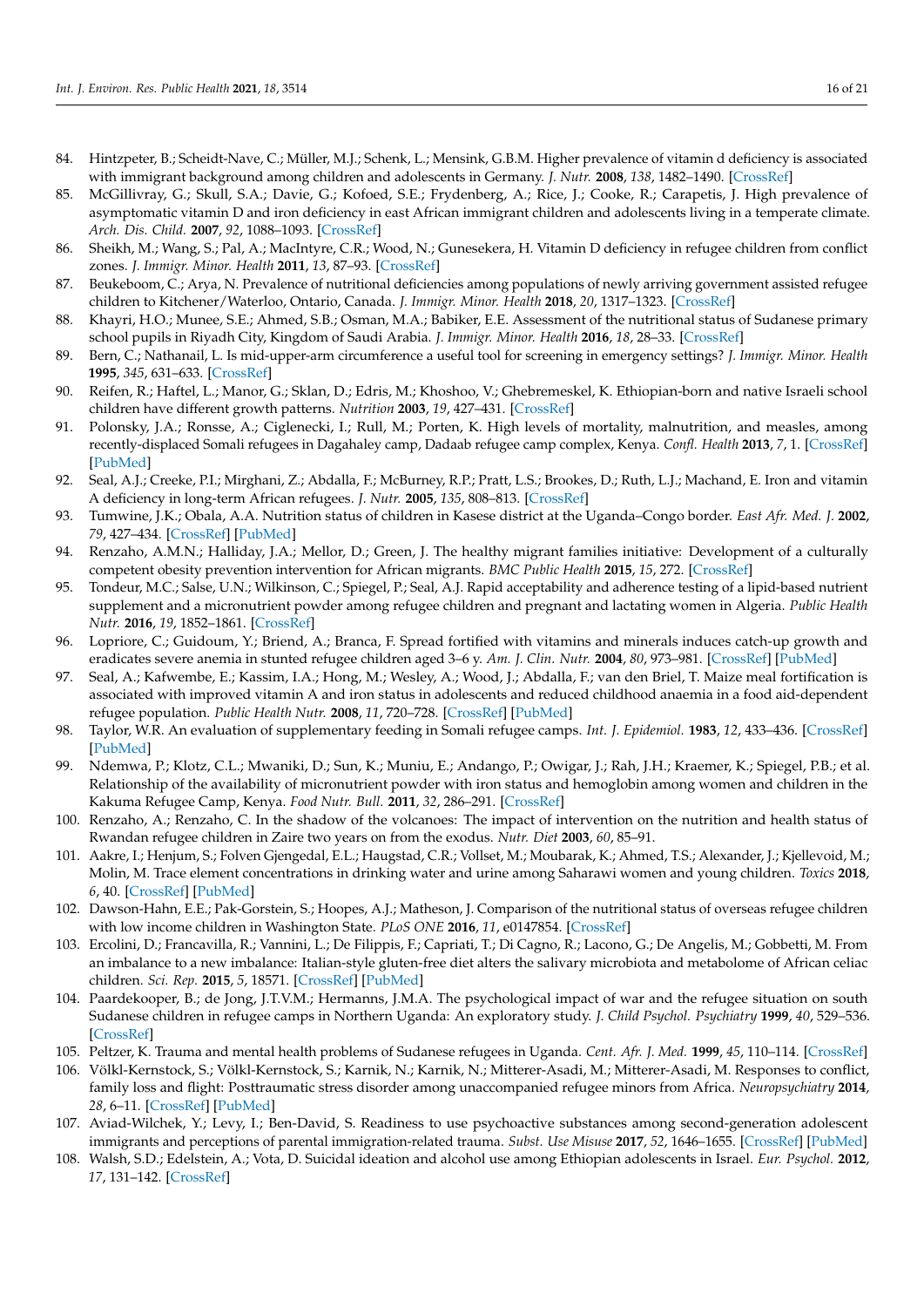- <span id="page-16-1"></span>109. Wilchek-Aviad, Y. Meaning in life and suicidal tendency among immigrant (Ethiopian) youth and native-born Israeli Youth. *J. Immigr. Minor. Health* **2015**, *17*, 1041–1048. [\[CrossRef\]](http://doi.org/10.1007/s10903-014-0028-5) [\[PubMed\]](http://www.ncbi.nlm.nih.gov/pubmed/24788363)
- <span id="page-16-2"></span>110. Meyer, S.R.; Steinhaus, M.; Bangirana, C.; Onyango-Mangen, P.; Stark, L. The influence of caregiver depression on adolescent mental health outcomes: Findings from refugee settlements in Uganda. *BMC Psychiatry* **2017**, *17*, 405. [\[CrossRef\]](http://doi.org/10.1186/s12888-017-1566-x)
- <span id="page-16-3"></span>111. Meyer, S.R.; Meyer, E.; Bangirana, C.; Mangen, P.O.; Stark, L. Protection and well-being of adolescent refugees in the context of a humanitarian crisis: Perceptions from South Sudanese refugees in Uganda. *Soc. Sci. Med.* **2019**, *221*, 79–86. [\[CrossRef\]](http://doi.org/10.1016/j.socscimed.2018.11.034) [\[PubMed\]](http://www.ncbi.nlm.nih.gov/pubmed/30572151)
- <span id="page-16-4"></span>112. Jensen, T.K.; Fjermestad, K.W.; Granly, L.; Wilhelmsen, N.H. Stressful life experiences and mental health problems among unaccompanied asylum-seeking children. *Clin. Child Psychol. Psychiatry* **2015**, *20*, 106–116. [\[CrossRef\]](http://doi.org/10.1177/1359104513499356)
- <span id="page-16-5"></span>113. Zwi, K.; Woodland, L.; Williams, K.; Palasanthiran, P.; Rungan, S.; Jaffe, A.; Woolfenden, S. Protective factors for social-emotional well-being of refugee children in the first three years of settlement in Australia. *Arch. Dis. Child.* **2018**, *103*, 261–268. [\[CrossRef\]](http://doi.org/10.1136/archdischild-2016-312495) [\[PubMed\]](http://www.ncbi.nlm.nih.gov/pubmed/28698238)
- <span id="page-16-6"></span>114. Stevens, G.W.J.M.; Thijs, J. Perceived group discrimination and psychological well-being in ethnic minority adolescents. *J. Appl. Soc. Psychol.* **2018**, *48*, 559–570. [\[CrossRef\]](http://doi.org/10.1111/jasp.12547)
- <span id="page-16-7"></span>115. Beiser, M.; Taa, B.; Fenta-Wube, H.; Baheretibeb, Y.; Pain, C.; Araya, M. A comparison of levels and predictors of emotional problems among preadolescent Ethiopians in Addis Ababa, Ethiopia, and Toronto, Canada. *Transcult. Psychiatry* **2012**, *49*, 651–677. [\[CrossRef\]](http://doi.org/10.1177/1363461512457155)
- <span id="page-16-8"></span>116. Astell-Burt, T.; Maynard, M.J.; Lenguerrand, E.; Harding, S. Racism, ethnic density and psychological well-being through adolescence: Evidence from the determinants of adolescent social well-being and health longitudinal study. *Ethn. Health* **2012**, *17*, 71–87. [\[CrossRef\]](http://doi.org/10.1080/13557858.2011.645153)
- <span id="page-16-9"></span>117. Stevens, G.W.J.; Vollebergh, W.A.; Pels, T.V.; Crijnen, A.A. Problem behavior and acculturation in Moroccan immigrant adolescents in the Netherlands. *J. Cross Cult. Psychol.* **2007**, *38*, 310–317. [\[CrossRef\]](http://doi.org/10.1177/0022022107300277)
- <span id="page-16-10"></span>118. Abdullahi, I.; Kruger, E.; Tennant, M. Service access and perceptions for Somali Australian migrants at risk of autism. *Int. J. Migr. Health Soc. Care* **2017**, *13*, 119–125. [\[CrossRef\]](http://doi.org/10.1108/IJMHSC-09-2015-0031)
- <span id="page-16-11"></span>119. Goldblatt, H.; Rosenblum, S. Navigating among worlds: The experience of Ethiopian adolescents in Israel. *J. Adolesc. Res.* **2007**, *22*, 585–611. [\[CrossRef\]](http://doi.org/10.1177/0743558407303165)
- <span id="page-16-12"></span>120. Ndengeyingoma, A.; de Montigny, F.; Miron, J.M. Development of personal identity among refugee adolescents: Facilitating elements and obstacles. *J. Child Health Care* **2013**, *18*, 369–377. [\[CrossRef\]](http://doi.org/10.1177/1367493513496670)
- <span id="page-16-13"></span>121. Inguglia, C.; Musso, P. Intercultural profiles and adaptation among immigrant and autochthonous adolescents. *Eur. J. Psychol.* **2015**, *11*, 79–99. [\[CrossRef\]](http://doi.org/10.5964/ejop.v11i1.872) [\[PubMed\]](http://www.ncbi.nlm.nih.gov/pubmed/27247643)
- <span id="page-16-14"></span>122. Sanchez-Cao, E.; Kramer, T.; Hodes, M. Psychological distress and mental health service contact of unaccompanied asylumseeking children. *Child Care Health Dev.* **2013**, *39*, 651–659. [\[CrossRef\]](http://doi.org/10.1111/j.1365-2214.2012.01406.x)
- <span id="page-16-15"></span>123. Iyakaremye, I.; Mukagatare, C. Forced migration and sexual abuse: Experience of Congolese adolescent girls in Kigeme refugee camp, Rwanda. *Health Psychol. Rep.* **2016**, *4*, 261–271. [\[CrossRef\]](http://doi.org/10.5114/hpr.2016.59590)
- <span id="page-16-16"></span>124. Williams, T.P.; Chopra, V.; Chikanya, S.R. "It isn't that we're prostitutes": Child protection and sexual exploitation of adolescent girls within and beyond refugee camps in Rwanda. *Child Abus. Negl.* **2018**, *86*, 158–166. [\[CrossRef\]](http://doi.org/10.1016/j.chiabu.2018.09.015)
- <span id="page-16-18"></span>125. Warria, A. Challenges in assistance provision to child victims of transnational trafficking in South Africa. *Eur. J. Soc. Work* **2018**, *21*, 710–723. [\[CrossRef\]](http://doi.org/10.1080/13691457.2017.1320534)
- <span id="page-16-17"></span>126. Berman, H. Stories of growing up amid violence by refugee children of war and children of battered women living in Canada. *J. Nurs. Scholarsh.* **1999**, *31*, 57–63. [\[CrossRef\]](http://doi.org/10.1111/j.1547-5069.1999.tb00422.x) [\[PubMed\]](http://www.ncbi.nlm.nih.gov/pubmed/10081214)
- 127. Paalman, C.H.; van Domburgh, L.; Stevens, G.W.; Doreleijers, T.A.H. Individual, family and offence characteristics of high risk childhood offenders: Comparing non-offending, one-time offending and re-offending Dutch-Moroccan migrant children in the Netherlands. *Child Adolesc. Psychiatry Ment. Health* **2011**, *5*, 33. [\[CrossRef\]](http://doi.org/10.1186/1753-2000-5-33)
- 128. Ravid, C.; Spitzer, A.; Tamir, B.; Granot, M.; Noam, R. Internal body perceptions of Ethiopian Jews who emigrated to Israel. *West. J. Nurs. Res.* **1995**, *17*, 631–646. [\[CrossRef\]](http://doi.org/10.1177/019394599501700605) [\[PubMed\]](http://www.ncbi.nlm.nih.gov/pubmed/8597230)
- <span id="page-16-21"></span>129. Stevens, G.W.J.M.; Pels, T.; Bengi-Arslan, L.; Verhulst, F.C.; Vollebergh, W.A.M.; Crijnen, A.A.M. Parent, teacher and self-reported problem behavior in the Netherlands. *Soc. Psychiatry Psychiatr. Epidemiol.* **2003**, *38*, 576–585. [\[CrossRef\]](http://doi.org/10.1007/s00127-003-0677-5) [\[PubMed\]](http://www.ncbi.nlm.nih.gov/pubmed/14569425)
- 130. Stevens, G.W.J.M.; Veen, V.C.; Vollebergh, W.A.M. Psychological acculturation and juvenile delinquency: Comparing Moroccan immigrant families from a general and pretrial detention population. *Cult. Divers. Ethn. Minor. Psychol.* **2014**, *20*, 254–265. [\[CrossRef\]](http://doi.org/10.1037/a0035024) [\[PubMed\]](http://www.ncbi.nlm.nih.gov/pubmed/24773008)
- 131. Zlot, A. Body-perception among Ethiopian-Israeli teenage girls. *Int. J. Adolesc. Med. Health* **1999**, *11*, 61–92. [\[CrossRef\]](http://doi.org/10.1515/IJAMH.1999.11.1-2.61)
- <span id="page-16-0"></span>132. Harding, S.; Boroujerdi, M.; Santana, P.; Cruickshank, J. Decline in, and lack of difference between, average birth weights among African and Portuguese babies in Portugal. *Int. J. Epidemiol.* **2006**, *35*, 270–276. [\[CrossRef\]](http://doi.org/10.1093/ije/dyi225)
- <span id="page-16-19"></span>133. Harding, S.; Santana, P.; Cruickshank, J.K.; Boroujerdi, M. Birth weights of Black African babies of migrant and nonmigrant mothers compared with those of babies of European mothers in Portugal. *Ann. Epidemiol.* **2006**, *16*, 572–579. [\[CrossRef\]](http://doi.org/10.1016/j.annepidem.2005.10.005) [\[PubMed\]](http://www.ncbi.nlm.nih.gov/pubmed/16464611)
- 134. Racape, J.; De Spiegelaere, M.; Alexander, S.; Dramaix, M.; Buekens, P.; Haelterman, E. High perinatal mortality rate among immigrants in Brussels. *Eur. J. Public Health* **2010**, *20*, 536–542. [\[CrossRef\]](http://doi.org/10.1093/eurpub/ckq060) [\[PubMed\]](http://www.ncbi.nlm.nih.gov/pubmed/20478837)
- <span id="page-16-20"></span>135. Jamieson, D.J.; Meikle, S.F.; Hillis, S.D.; Mtsuko, D.; Mawji, S.; Duerr, A. An evaluation of poor pregnancy outcomes among Burundian refugees in Tanzania. *JAMA* **2000**, *283*, 397–402. [\[CrossRef\]](http://doi.org/10.1001/jama.283.3.397) [\[PubMed\]](http://www.ncbi.nlm.nih.gov/pubmed/10647805)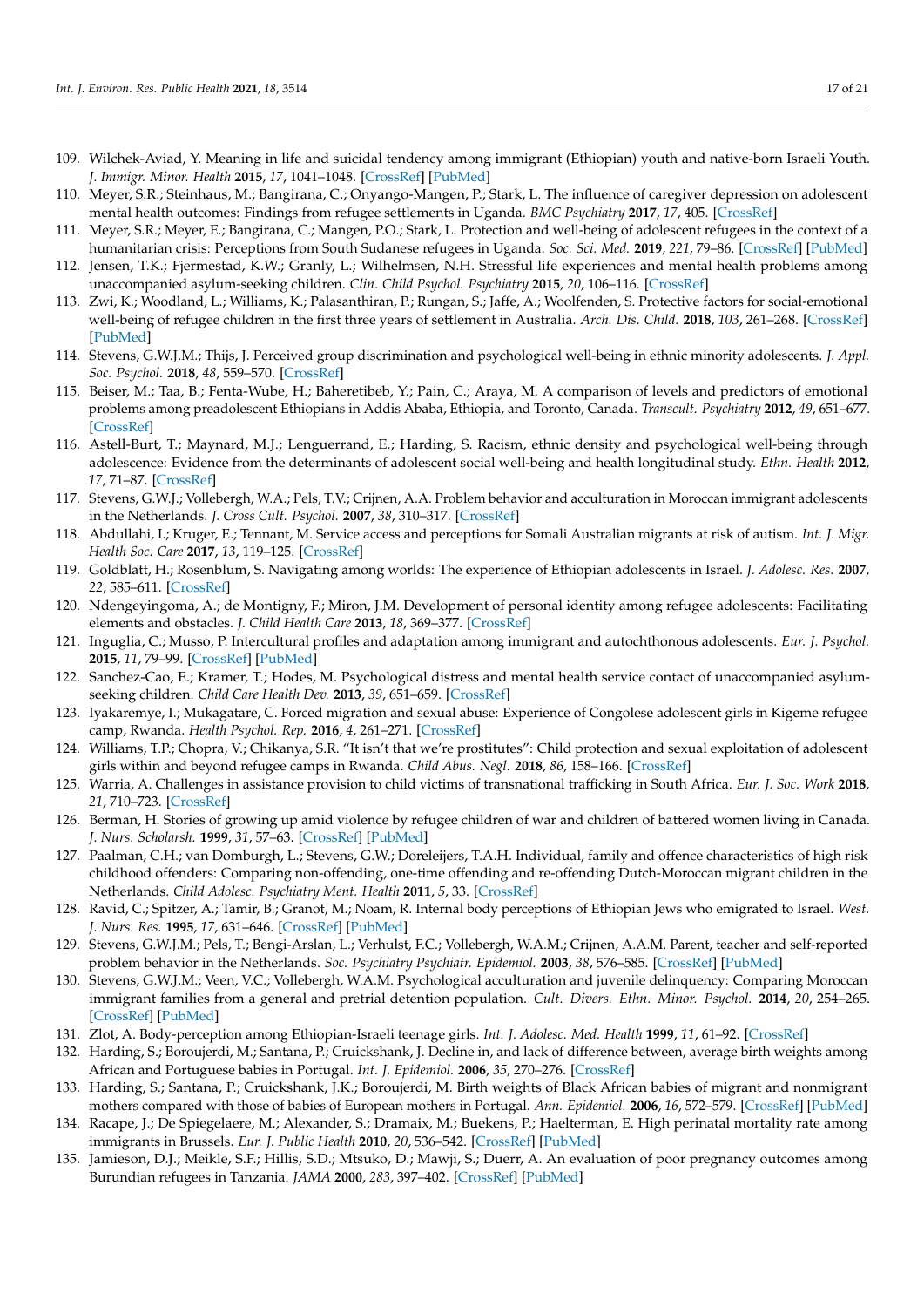- <span id="page-17-1"></span>136. Vang, Z.M. Infant mortality among the Canadian-born offspring of immigrants and non-immigrants in Canada: A populationbased study. *Popul. Health Metr.* **2016**, *14*, 32–47. [\[CrossRef\]](http://doi.org/10.1186/s12963-016-0101-5)
- <span id="page-17-2"></span>137. Simeoni, S.; Frova, L.; De Curtis, M. Inequalities in infant mortality in Italy. *Ital. J. Pediatr.* **2019**, *45*, 11–18. [\[CrossRef\]](http://doi.org/10.1186/s13052-018-0594-6)
- <span id="page-17-3"></span>138. Hargreaves, J.R.; Collinson, M.A.; Kahn, K.; Clark, S.J.; Tollman, S.M. Childhood mortality among former Mozambican refugees and their hosts in rural South Africa. *Int. J. Epidemiol.* **2004**, *33*, 1271–1278. [\[CrossRef\]](http://doi.org/10.1093/ije/dyh257)
- <span id="page-17-4"></span>139. Essén, B.; Hanson, B.S.; Östergren, P.O.; Lindquist, P.G.; Gudmundsson, S. Increased perinatal mortality among sub-Saharan immigrants in a city-population in Sweden. *Acta Obstet. Gynecol. Scand.* **2000**, *79*, 737–743. [\[CrossRef\]](http://doi.org/10.1080/00016340009169187)
- <span id="page-17-5"></span>140. Juárez, S.P.; Revuelta-Eugercios, B.A. Too heavy, too late: Investigating perinatal health outcomes in immigrants residing in Spain. A cross-sectional study (2009–2011). *J. Epidemiol. Community Health* **2014**, *68*, 863–868. [\[CrossRef\]](http://doi.org/10.1136/jech-2013-202917)
- <span id="page-17-6"></span>141. Legg, S.; Davies, A.M.; Prywes, R.; Sterk, V.V.; Weiskopf, P. Patterns of low birth weight in west Jerusalem with special reference to maternal origin. *Br. J. Prev. Soc. Med.* **1970**, *24*, 89–96. [\[CrossRef\]](http://doi.org/10.1136/jech.24.2.89)
- 142. Racape, J.; Schoenborn, C.; Sow, M.; Alexander, S.; De Spiegelaere, M. Are all immigrant mothers really at risk of low birth weight and perinatal mortality? The crucial role of socio-economic status. *BMC Pregnancy Childbirth* **2016**, *16*, 75–85. [\[CrossRef\]](http://doi.org/10.1186/s12884-016-0860-9)
- 143. Yudkin, P.L.; Harlap, S.; Baras, M. High birthweight in an ethnic group of low socioeconomic status. *BJOG* **1983**, *90*, 291–296. [\[CrossRef\]](http://doi.org/10.1111/j.1471-0528.1983.tb08912.x) [\[PubMed\]](http://www.ncbi.nlm.nih.gov/pubmed/6838787)
- <span id="page-17-7"></span>144. Agudelo-Suárez, A.A.; Ronda-Pérez, E.; Gil-González, D.; González-Zapata, L.I.; Regidor, E. Relationship in Spain of the length of the gestation and the birth weight with mother's nationality during the period 2001–2005. *Rev. Esp. Salud Publica* **2009**, *83*, 331–337. [\[CrossRef\]](http://doi.org/10.1590/S1135-57272009000200015) [\[PubMed\]](http://www.ncbi.nlm.nih.gov/pubmed/19626258)
- <span id="page-17-8"></span>145. Buekens, P.; Masuy-Stroobant, G.; Delvaux, T. High birthweights among infants of North African immigrants in Belgium. *Am. J. Public Health* **1998**, *88*, 808–811. [\[CrossRef\]](http://doi.org/10.2105/AJPH.88.5.808)
- 146. Vahratian, A.; Buekens, P.; Delvaux, T.; Boutsen, M.; Wang, Y.; Kupper, L.L. Birthweight differences among infants of north African immigrants and Belgians in Belgium. *Eur. J. Public Health* **2004**, *14*, 381–383. [\[CrossRef\]](http://doi.org/10.1093/eurpub/14.4.381)
- <span id="page-17-9"></span>147. Johnson, E.B.; Reed, S.D.; Hitti, J.; Batra, M. Increased risk of adverse pregnancy outcome among Somali immigrants in Washington State. *Am. J. Obstet. Gynecol.* **2005**, *193*, 475–482. [\[CrossRef\]](http://doi.org/10.1016/j.ajog.2004.12.003)
- <span id="page-17-10"></span>148. Flynn, P.M.; Foster, E.M.; Brost, B.C. Indicators of acculturation related to Somali refugee women's birth outcomes in Minnesota. *J. Immigr. Minor. Health* **2011**, *13*, 224–231. [\[CrossRef\]](http://doi.org/10.1007/s10903-009-9289-9) [\[PubMed\]](http://www.ncbi.nlm.nih.gov/pubmed/19757054)
- <span id="page-17-11"></span>149. Ortiz-Echevarria, L.; Greeley, M.; Bawoke, T.; Zimmerman, L.; Robinson, C.; Schlecht, J. Understanding the unique experiences, perspectives and sexual and reproductive health needs of very young adolescents: Somali refugees in Ethiopia. *Confl. Health* **2017**, *11*, 26–34. [\[CrossRef\]](http://doi.org/10.1186/s13031-017-0129-6)
- <span id="page-17-12"></span>150. Gaspar, T.; Matos-Gaspar, M. Adolescent's lifestyles, ethnicity and socioeconomic status in Portugal. *J. Poverty* **2009**, *13*, 49–57.
- <span id="page-17-13"></span>151. Essén, B.; Bödker, B.; Sjöberg, N.O.; Gudmundsson, S.; Östergren, P.O.; Langhoff-Roos, J. Is there an association between female circumcision and perinatal death? *Bull. World Health Organ.* **2002**, *80*, 629–632.
- <span id="page-17-14"></span>152. Macipe-Costa, R.; Macipe-Costa, R.; García-Sanchez, N.; García-Sanchez, N.; Gimeno-Feliu, L.; Gimeno-Feliu, L.; Navarra-Vicente, B.; Jimenez-Hereza, J.M.; Moneo-Hernandez, I.M.; Castillo-Laita, J.A.; et al. Non-therapeutic male circumcision performed on immigrant children from Africa in Spain. *Int. J. Public Health* **2014**, *59*, 351–358. [\[CrossRef\]](http://doi.org/10.1007/s00038-013-0522-x) [\[PubMed\]](http://www.ncbi.nlm.nih.gov/pubmed/24212325)
- <span id="page-17-15"></span>153. Pruitt, C.N.; Reese, C.S.; Grossardt, B.R.; Shire, A.M.; Creedon, D.J. Completion of the human papillomavirus vaccination series lags in Somali adolescents. *J. Low. Genit. Tract Dis.* **2013**, *17*, 280–288. [\[CrossRef\]](http://doi.org/10.1097/LGT.0b013e3182759a64)
- <span id="page-17-16"></span>154. Vang, Z.M.; Elo, I.T. Exploring the health consequences of majority–minority neighborhoods: Minority diversity and birthweight among native-born and foreign-born blacks. *Soc. Sci. Med.* **2013**, *97*, 56–65. [\[CrossRef\]](http://doi.org/10.1016/j.socscimed.2013.07.013)
- <span id="page-17-0"></span>155. Mor, Z.; Amit Aharon, A.; Sheffer, R.; Nehama, H. Growth, developmental achievements and vaccines timeliness of undocumented migrant children from Eritrea compared with Israelis. *PLoS ONE* **2018**, *13*, e0193219. [\[CrossRef\]](http://doi.org/10.1371/journal.pone.0193219)
- <span id="page-17-17"></span>156. Sarafoglou, K.; Bentler, K.; Gaviglio, A.; Redlinger-Grosse, K.; Anderson, C.; McCann, M.; Bloom, B.; Babovic-Vuksanovic, D.; Gavrillow, D.; Berry, S.A. High incidence of profound biotinidase deficiency detected in newborn screening blood spots in the Somalian population in Minnesota. *J. Inherit. Metab. Dis.* **2009**, *32*, 169–173. [\[CrossRef\]](http://doi.org/10.1007/s10545-009-1135-7)
- <span id="page-17-18"></span>157. Goel, K.M.; Thomson, R.B.; Sweet, E.M.; Halliday, S. Growth of immigrant children in the centre of Glasgow. *Scott. Med. J.* **1981**, *26*, 340–345. [\[CrossRef\]](http://doi.org/10.1177/003693308102600409)
- <span id="page-17-19"></span>158. Kamer, A.; Zohar, A.; Youngmann, R.; Diamond, G.; Inbar, D.; Senecky, Y. A prevalence estimate of pervasive developmental disorder among Immigrants to Israel and Israeli natives. *Soc. Psychiatry Psychiatr. Epidemiol.* **2004**, *39*, 141–145. [\[CrossRef\]](http://doi.org/10.1007/s00127-004-0696-x) [\[PubMed\]](http://www.ncbi.nlm.nih.gov/pubmed/15052396)
- <span id="page-17-20"></span>159. Barnevik-Olsson, M.; Gillberg, C.; Fernell, E. Prevalence of autism in children of Somali origin living in Stockholm: Brief report of an at-risk population. *Dev. Med. Child Neurol.* **2010**, *52*, 1167–1168. [\[CrossRef\]](http://doi.org/10.1111/j.1469-8749.2010.03812.x)
- <span id="page-17-21"></span>160. Barnevik-Olsson, M.; Gillberg, C.; Fernell, E. Prevalence of autism in children born to Somali parents living in Sweden: A brief report. *Dev. Med. Child Neurol.* **2008**, *50*, 598–601. [\[CrossRef\]](http://doi.org/10.1111/j.1469-8749.2008.03036.x) [\[PubMed\]](http://www.ncbi.nlm.nih.gov/pubmed/18754897)
- 161. Esler, A.; Hall-Lande, J.; Hewitt, A. Phenotypic characteristics of Autism Spectrum Disorder in a diverse sample of Somali and other children. *J. Autism Dev. Disord.* **2017**, *47*, 3150–3165. [\[CrossRef\]](http://doi.org/10.1007/s10803-017-3232-z) [\[PubMed\]](http://www.ncbi.nlm.nih.gov/pubmed/28689330)
- <span id="page-17-22"></span>162. Fox, F.; Aabe, N.; Turner, K.; Redwood, S.; Rai, D. "It was like walking without knowing where I was going": A qualitative study of autism in a UK Somali migrant community. *J. Autism Dev. Disord.* **2017**, *47*, 305–315. [\[CrossRef\]](http://doi.org/10.1007/s10803-016-2952-9)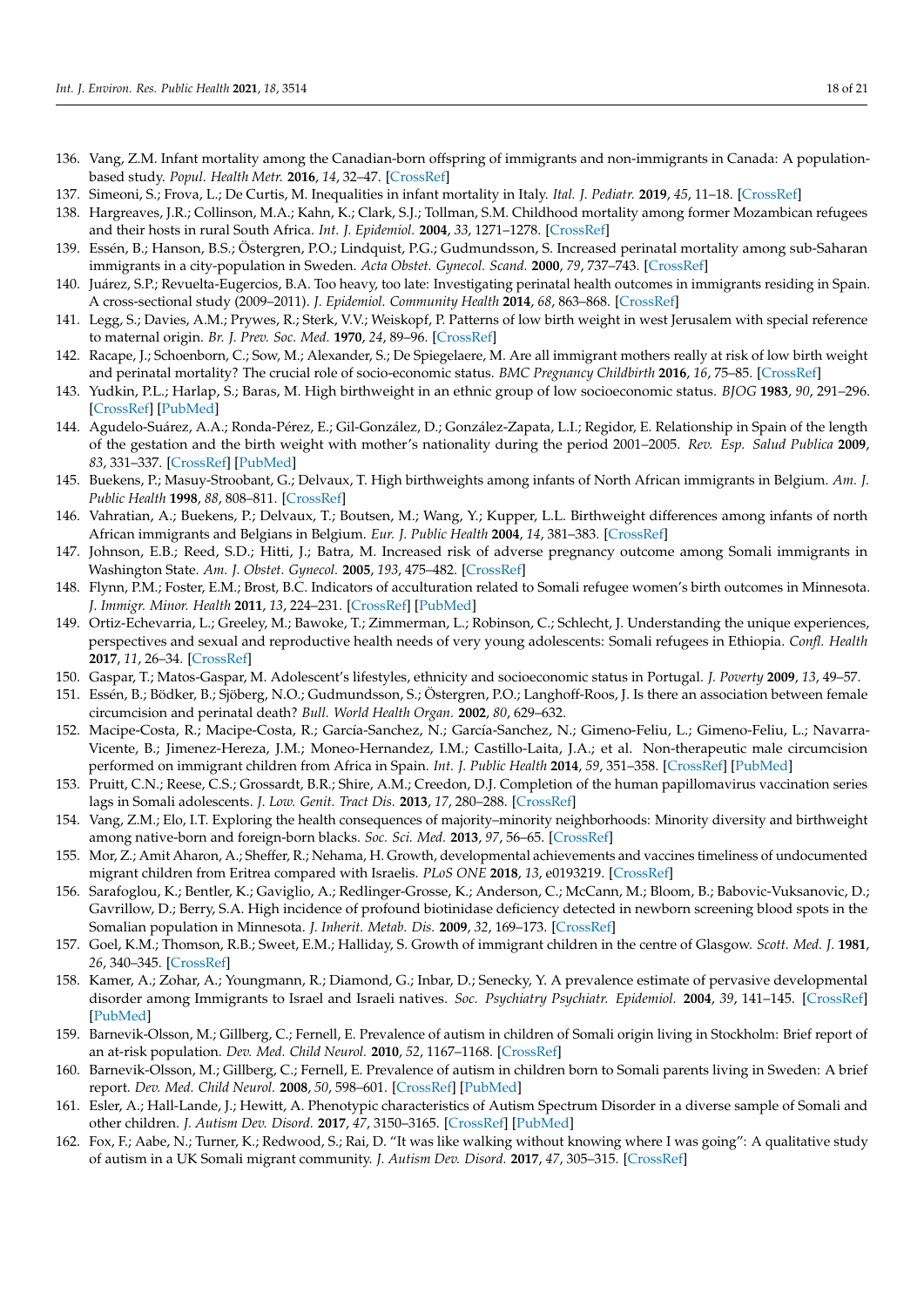- <span id="page-18-1"></span>163. Wijtzes, A.; Jansen, W.; Jaddoe, V.; Moll, H.; Tiemeier, H.; Verhulst, F.; Hofman, A.; Mackenbach, J.; Raat, H. Ethnic background and television viewing time among 4-year-old preschool children: The generation R study. *J. Dev. Behav. Pediatr.* **2013**, *34*, 63–71. [\[CrossRef\]](http://doi.org/10.1097/DBP.0b013e31827b163a) [\[PubMed\]](http://www.ncbi.nlm.nih.gov/pubmed/23369955)
- <span id="page-18-2"></span>164. Mude, W.; Mwanri, L. Barriers to participation in physical activity among south Sudanese children in South Australia: Parents' perspectives. *Fam. Community Health* **2016**, *39*, 293–300. [\[CrossRef\]](http://doi.org/10.1097/FCH.0000000000000121)
- <span id="page-18-3"></span>165. Thul, C.M.; LaVoi, N.M. Reducing physical inactivity and promoting active living: From the voices of East African immigrant adolescent girls. *Qual. Res. Sport Exerc. Health* **2011**, *3*, 211–237. [\[CrossRef\]](http://doi.org/10.1080/2159676X.2011.572177)
- <span id="page-18-4"></span>166. Thul, C.M.; Eisenberg, M.E.; Larson, N.I.; Neumark-Sztainer, D. Physical activity patterns among Minnesota Somali adolescents. *J. Phys. Act. Health* **2015**, *12*, 1320–1326. [\[CrossRef\]](http://doi.org/10.1123/jpah.2014-0146) [\[PubMed\]](http://www.ncbi.nlm.nih.gov/pubmed/25493419)
- <span id="page-18-5"></span>167. Bakken, K.S.; Skjeldal, O.H.; Stray-Pedersen, B. Neonatal jaundice and the immigrant population: A comparison study at a low-risk maternity ward in Norway. *Nord. J. Nurs. Res.* **2015**, *35*, 165–171. [\[CrossRef\]](http://doi.org/10.1177/0107408315590566)
- <span id="page-18-6"></span>168. Montanaro, M.; Colombatti, R.; Pugliese, M.; Migliozzi, C.; Zani, F.; Guerzoni, M.E.; Manoli, S.; Manara, R.; Meneghetti, G.; Rampazzo, P.; et al. Intellectual function evaluation of first generation immigrant children with sickle cell disease: The role of language and sociodemographic factors. *Ital. J. Pediatr.* **2013**, *39*, 36–43. [\[CrossRef\]](http://doi.org/10.1186/1824-7288-39-36) [\[PubMed\]](http://www.ncbi.nlm.nih.gov/pubmed/23735165)
- <span id="page-18-7"></span>169. Gorrab, A.A.; Fournier, A.; Bouaziz, A.A.; Spigelblatt, L.; Scuccimarri, R.; Mrabet, A.; Dahdah, N. Incidence rate and epidemiological and clinical aspects of Kawasaki disease in children of Maghrebi origin in the Province of Quebec, Canada, compared to the country of origin. *Glob. Pediatr. Health* **2016**, *3*, 1–8. [\[CrossRef\]](http://doi.org/10.1177/2333794X16630670)
- <span id="page-18-8"></span>170. Rovillé-Sausse, F. Growth rates of children of tilization African ancestry born to immigrant parents and of French children in Paris. *Am. J. Hum. Biol.* **1998**, *10*, 757–763. [\[CrossRef\]](http://doi.org/10.1002/(SICI)1520-6300(1998)10:6<757::AID-AJHB7>3.0.CO;2-4)
- <span id="page-18-0"></span>171. Davidovich, E.; Kooby, E.; Shapira, J.; Ram, D. The traditional practice of canine bud removal in the offspring of Ethiopian immigrants. *BMC Oral Health* **2013**, *13*, 34. [\[CrossRef\]](http://doi.org/10.1186/1472-6831-13-34) [\[PubMed\]](http://www.ncbi.nlm.nih.gov/pubmed/23870074)
- <span id="page-18-9"></span>172. Holan, G.; Mamber, E. Extraction of primary canine tooth buds: Prevalence and associated dental abnormalities in a group of Ethiopian Jewish children. *Int. J. Paediatr. Dent.* **1994**, *4*, 25–30. [\[CrossRef\]](http://doi.org/10.1111/j.1365-263X.1994.tb00097.x)
- <span id="page-18-11"></span>173. Cote, S.; Geltman, P.; Nunn, M.; Lituri, K.; Henshaw, M.; Garcia, R.I. Dental caries of refugee children compared with US children. *Pediatrics* **2004**, *114*, e733–e740. [\[CrossRef\]](http://doi.org/10.1542/peds.2004-0496)
- <span id="page-18-12"></span>174. Quach, A.; Laemmle-Ruff, I.L.; Polizzi, T.; Paxton, G.A. Gaps in smiles and services: A cross-sectional study of dental caries in refugee-background children. *BMC Oral Health* **2015**, *15*, 10. [\[CrossRef\]](http://doi.org/10.1186/1472-6831-15-10)
- 175. Sarnat, H.; Cohen, S.; Gat, H. Changing patterns of dental caries in Ethiopian adolescents who immigrated to Israel. *Community Dent. Oral Epidemiol.* **1987**, *15*, 286–288. [\[CrossRef\]](http://doi.org/10.1111/j.1600-0528.1987.tb00539.x) [\[PubMed\]](http://www.ncbi.nlm.nih.gov/pubmed/3477362)
- 176. Sgan-Cohen, H.D.; Steinberg, D.; Zusman, S.P.; Sela, M.N. Dental caries and its determinants among recent immigrants from rural Ethiopia. *Community Dent. Oral Epidemiol.* **1992**, *20*, 338–342. [\[CrossRef\]](http://doi.org/10.1111/j.1600-0528.1992.tb00694.x) [\[PubMed\]](http://www.ncbi.nlm.nih.gov/pubmed/1464228)
- <span id="page-18-13"></span>177. Davidovich, E.; Kooby, E.; Shapira, J.; Ram, D. Oral hygiene habits, dental home, and toothbrushing among immigrant and native low socioeconomic class populations. *J. Clin. Pediatr. Dent.* **2013**, *37*, 341–344. [\[CrossRef\]](http://doi.org/10.17796/jcpd.37.4.l75322k97l2q31g0) [\[PubMed\]](http://www.ncbi.nlm.nih.gov/pubmed/24046978)
- <span id="page-18-14"></span>178. Amin, M.; Perez, A.; Nyachhyon, P. Parental awareness and dental attendance of children among African immigrants. *J. Immigr. Minor. Health* **2015**, *17*, 132–138. [\[CrossRef\]](http://doi.org/10.1007/s10903-013-9912-7) [\[PubMed\]](http://www.ncbi.nlm.nih.gov/pubmed/24057752)
- <span id="page-18-16"></span>179. Almerich-Silla, J.M.; Montiel-Company, J.M.; Ruiz-Miravet, A. Caries and dental fluorosis in a western Saharan population of refugee children. *Eur. J. Oral Sci.* **2008**, *116*, 512–517. [\[CrossRef\]](http://doi.org/10.1111/j.1600-0722.2008.00583.x) [\[PubMed\]](http://www.ncbi.nlm.nih.gov/pubmed/19049520)
- 180. Svensson, I.; Gustafsson, J.; Matsson, L.; Uleskog, E.; Molla, N.; Kahlmeter, A.; Matsson, L. Oral condition and background factors in Somali immigrant children newly arrived in Sweden. *Swed. Dent. J.* **2016**, *40*, 153–164.
- <span id="page-18-17"></span>181. Amin, M.; Perez, A. Is the wait-for-patient-to-come approach suitable for African newcomers to Alberta, Canada? *Community Dent. Oral Epidemiol.* **2012**, *40*, 523–531. [\[CrossRef\]](http://doi.org/10.1111/j.1600-0528.2012.00698.x) [\[PubMed\]](http://www.ncbi.nlm.nih.gov/pubmed/22548343)
- <span id="page-18-18"></span>182. Metsäniitty, M.; Waltimo-Sirén, J.; Ranta, H.; Fieuws, S.; Thevissen, P. Dental age estimation in Somali children and sub-adults combining permanent teeth and third molar development. *Int. J. Leg. Med.* **2019**, *133*, 1207–1215. [\[CrossRef\]](http://doi.org/10.1007/s00414-019-02053-w)
- 183. Obeng, C.S. Dental care issues for African immigrant families of preschoolers. *Early Child. Res. Pract.* **2008**, *10*, 1–5.
- <span id="page-18-15"></span>184. Vered, Y.; Schwarts, N.; Mann, J.; Sgan-Cohen, H.D. Periodontal health among recent immigrants from Quara, rural Ethiopia and indications for periodontal health care. *Int. Dent. J.* **2003**, *53*, 92–96. [\[CrossRef\]](http://doi.org/10.1111/j.1875-595X.2003.tb00665.x)
- <span id="page-18-10"></span>185. Patel, A.R.; Zietlow, J.; Jacobson, R.M.; Poland, G.A.; Juhn, Y.J. Asthma and the immune response to MMR vaccine viruses in Somali immigrant children: A cross-sectional retrospective cohort study. *Prim. Care Respir. J.* **2013**, *22*, 278–283. [\[CrossRef\]](http://doi.org/10.4104/pcrj.2013.00039)
- <span id="page-18-19"></span>186. Shani, M.; Band, Y.; Kidon, M.I.; Segel, M.J.; Rosenberg, R.; Nakar, S.; Vinker, S. The second generation and asthma: Prevalence of asthma among Israeli born children of Ethiopian origin. *Respir. Med.* **2013**, *107*, 519–523. [\[CrossRef\]](http://doi.org/10.1016/j.rmed.2012.12.024)
- 187. Veenstra-van Schie, M.T.M.; Coenen, K.; Koopman, H.M.; Versteegh, F.G.A. Higher perceived HRQoL in Moroccan children with asthma and their parents. *Pan Afr. Med. J.* **2015**, *21*, 18–22. [\[CrossRef\]](http://doi.org/10.11604/pamj.2015.21.18.6191)
- <span id="page-18-20"></span>188. Bennet, R.; Eriksson, M. Tuberculosis infection and disease in the 2015 cohort of unaccompanied minors seeking asylum in Northern Stockholm, Sweden. *Infect. Dis.* **2017**, *49*, 501–506. [\[CrossRef\]](http://doi.org/10.1080/23744235.2017.1292540)
- <span id="page-18-21"></span>189. Chemtob, D.; Weiler-Ravell, D.; Leventhal, A.; Bibi, H. Epidemiologic characteristics of pediatric active tuberculosis among immigrants from high to low tuberculosis-endemic countries: The Israeli experience. *Isr. Med. Assoc. J.* **2006**, *8*, 21–26.
- <span id="page-18-22"></span>190. Lucas, M.; Nicol, P.; McKinnon, E.; Whidborne, R.; Lucas, A.; Thambiran, A.; Burgner, D.; Waring, J.; French, M. A prospective large-scale study of methods for the detection of latent *Mycobacterium tuberculosis* infection in refugee children. *Thorax* **2010**, *65*, 442–448. [\[CrossRef\]](http://doi.org/10.1136/thx.2009.127555)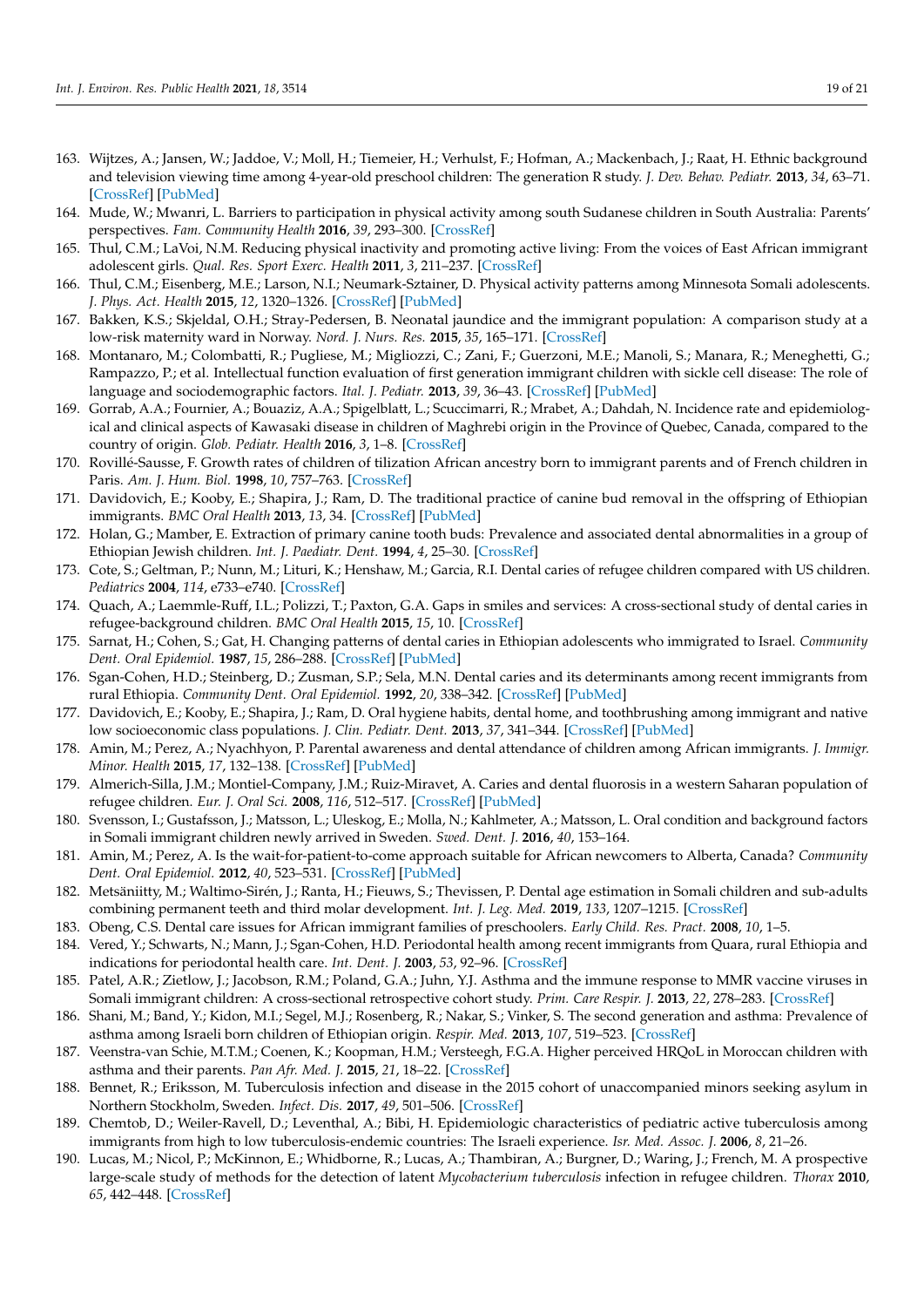- 191. Nejat, S.; Bennet, R. Interferon-gamma release assays can effectively screen migrants for the tuberculosis infection, but urgent, active cases need clinical recognition. *Acta Paediatr.* **2016**, *105*, 671–675. [\[CrossRef\]](http://doi.org/10.1111/apa.13386)
- 192. Mor, Z.; Cedar, N.; Pinsker, G.; Bibi, H.; Grotto, I. Childhood tuberculosis in Israel: Epidemiological trends and treatment outcomes, 1999–2010. *Eur. Respir. J.* **2013**, *41*, 1157–1162. [\[CrossRef\]](http://doi.org/10.1183/09031936.00033912)
- <span id="page-19-0"></span>193. Paxton, G.A.; Rice, J.; Davie, G.; Carapetis, J.R.; Skull, S.A. East African immigrant children in Australia have poor tilization coverage. *Paediatr. Child Health* **2011**, *47*, 888–892. [\[CrossRef\]](http://doi.org/10.1111/j.1440-1754.2011.02099.x)
- <span id="page-19-1"></span>194. Chiappini, E.; Zaffaroni, M.; Bianconi, M.; Veneruso, G.; Grasso, N.; Garazzino, S.; Arancio, R.; Valentini, P.; Ficcadenti, A.; Da Riol, M.R.; et al. Italian tilization study found infectious and vaccine-preventable diseases in children adopted from Africa and recommends prompt medical screening. *Acta Paediatr.* **2018**, *107*, 1581–1586. [\[CrossRef\]](http://doi.org/10.1111/apa.14237)
- <span id="page-19-3"></span>195. Porter, J.D.; Gastellu-Etchegorry, M.; Navarre, I.; Lungu, G.; Moren, A. Measles outbreaks in the Mozambican refugee camps in Malawi: The continued need for an effective vaccine. *Int. J. Epidemiol.* **1990**, *19*, 1072–1077. [\[CrossRef\]](http://doi.org/10.1093/ije/19.4.1072)
- <span id="page-19-4"></span>196. St. Sauver, J.L.; Jacobson, R.M.; Vierkant, R.A.; Jacobsen, S.J.; Green, E.M.; Poland, G.A. Association of parental vaccination reports with measles, mumps, and rubella protective antibody levels: Comparison of Somali immigrant, Hispanic migrant, and US children in Rochester, Minn. *Mayo Clin. Proc.* **2002**, *77*, 241–245. [\[CrossRef\]](http://doi.org/10.4065/77.3.241)
- <span id="page-19-5"></span>197. Colombatti, R.; Palazzi, G.; Masera, N.; Notarangelo, L.D.; Bonetti, E.; Samperi, P.; Barone, A.; Perrotta, S.; Facchini, E.; Miano, M.; et al. Hydroxyurea prescription, availability and use for children with sickle cell disease in Italy: Results of a national multicenter survey. *Ital. J. Pediatr.* **2018**, *65*, e26774. [\[CrossRef\]](http://doi.org/10.1002/pbc.26774)
- <span id="page-19-6"></span>198. Bawa, S.; Afolabi, M.; Abdelrahim, K.; Abba, G.; Ningi, A.; Tafida, S.Y.; Tegegne, S.G.; Warigon, C.; Nomhwange, T.; Umar, S.A.; et al. Transboundary nomadic population movement: A potential for import-export of poliovirus. *BMC Public Health* **2018**, *18*, 1316. [\[CrossRef\]](http://doi.org/10.1186/s12889-018-6190-2)
- <span id="page-19-2"></span>199. Cadario, F.; Bruno, G.; Cerutti, F.; Savastio, S.; Tumini, S. Increasing prevalence and younger age at onset of type 1 diabetes in migrant than Italian children with type 1 diabetes: An emerging problem. *Acta Diabetol.* **2014**, *51*, 263–267. [\[CrossRef\]](http://doi.org/10.1007/s00592-013-0514-6)
- <span id="page-19-7"></span>200. Hussen, H.I.; Moradi, T.; Persson, M. The risk of type 1 diabetes among offspring of immigrant mothers in relation to the duration of residency in Sweden. *BMJ Open* **2015**, *38*, 934–936. [\[CrossRef\]](http://doi.org/10.2337/dc14-2348)
- <span id="page-19-12"></span>201. Vos, C.; Reeser, H.M.; Hirasing, R.A.; Bruining, G.J. Confirmation of high incidence of type 1 (insulin-dependent) diabetes mellitus in Moroccan children in the Netherlands. *Diabet. Med.* **1997**, *14*, 397–400. [\[CrossRef\]](http://doi.org/10.1002/(SICI)1096-9136(199705)14:5<397::AID-DIA358>3.0.CO;2-J)
- <span id="page-19-11"></span>202. Oilinki, T.; Otonkoski, T.; Ilonen, J.; Knip, M.; Miettinen, P. Prevalence and characteristics of diabetes among Somali children and adolescents living in Helsinki, Finland. *Pediatr. Diabetes* **2012**, *13*, 176–180. [\[CrossRef\]](http://doi.org/10.1111/j.1399-5448.2011.00783.x)
- <span id="page-19-8"></span>203. Aakre, I.; Strand, T.A.; Moubarek, K.; Barikmo, I.; Henjum, S. Associations between thyroid dysfunction and developmental status in children with excessive iodine status. *PLoS ONE* **2017**, *12*, e0187241. [\[CrossRef\]](http://doi.org/10.1371/journal.pone.0187241)
- <span id="page-19-9"></span>204. Henjum, S.; Barikmo, I.; Gjerlaug, A.K.; Mohamed-Lehabib, A.; Oshaug, A.; Arne Strand, T.; Torheim, L.E. Endemic tiliz and excessive iodine in urine and drinking water among Saharawi refugee children. *Public Health Nutr.* **2010**, *13*, 1472–1477. [\[CrossRef\]](http://doi.org/10.1017/S1368980010000650) [\[PubMed\]](http://www.ncbi.nlm.nih.gov/pubmed/20359380)
- <span id="page-19-10"></span>205. Luboshitzky, R.; Dgani, Y.; Atar, S.; Qupty, G.; Tamir, A.; Flatau, E. Goiter prevalence in children immigrating from an endemic goiter area in Ethiopia to Israel. *J. Pediatr. Endocrinol.* **1995**, *8*, 123–125. [\[CrossRef\]](http://doi.org/10.1515/JPEM.1995.8.2.123) [\[PubMed\]](http://www.ncbi.nlm.nih.gov/pubmed/7584706)
- <span id="page-19-13"></span>206. Nudelman, A. Culture and health behaviour: The case of adolescent Ethiopian immigrants In Israel. *Int. J. Adolesc. Med. Health* **1999**, *11*, 3–20. [\[CrossRef\]](http://doi.org/10.1515/IJAMH.1999.11.1-2.3) [\[PubMed\]](http://www.ncbi.nlm.nih.gov/pubmed/22912182)
- <span id="page-19-14"></span>207. Meyer-Weitz, A.; Oppong Asante, K.; Lukobeka, B.J. Healthcare service delivery to refugee children from the Democratic Republic of Congo living in Durban, South Africa: A caregivers' perspective. *BMC Med.* **2018**, *16*, 163. [\[CrossRef\]](http://doi.org/10.1186/s12916-018-1153-0) [\[PubMed\]](http://www.ncbi.nlm.nih.gov/pubmed/30257682)
- <span id="page-19-16"></span>208. Soriano, E.; Ruiz, D.; Higginbottom, G. Health promotion in the Moroccan child population in Spain: The healthy child program. *Procedia Soc. Behav. Sci.* **2014**, *132*, 675–681. [\[CrossRef\]](http://doi.org/10.1016/j.sbspro.2014.04.371)
- <span id="page-19-17"></span>209. Zwi, K.; Rungan, S.; Woolfenden, S.; Woodland, L.; Palasanthiran, P.; Williams, K. Refugee children and their health, development and well-being over the first year of settlement: A longitudinal study. *J. Trop. Pediatr.* **2017**, *53*, 841–849. [\[CrossRef\]](http://doi.org/10.1111/jpc.13551)
- <span id="page-19-18"></span>210. Cooke, R.; Murray, S.; Carapetis, J.; Rice, J.; Mulholland, N.; Skull, S. Demographics and utilisation of health services by paediatric refugees from East Africa: Implications for service planning and provision. *Aust. Health Rev.* **2004**, *27*, 40–45. [\[CrossRef\]](http://doi.org/10.1071/AH042720040)
- <span id="page-19-19"></span>211. Bennett, F.J.; Jelliffe, D.B. The health of immigrant babies in an East African town. *Trop. Geogr. Med.* **1965**, *17*, 213–224. [\[PubMed\]](http://www.ncbi.nlm.nih.gov/pubmed/5893627)
- <span id="page-19-15"></span>212. Plotinsky, R.N.; Straetemans, M.; Wong, L.Y.; Brown, M.J.; Dignam, T.; Dana Flanders, W.; Tehan, M.; Azziz-Baumgartner, E.; Dipentima, R.; Talbot, E.A. Risk factors for elevated blood lead levels among African refugee children in New Hampshire, 2004. *Environ. Res.* **2008**, *108*, 404–412. [\[CrossRef\]](http://doi.org/10.1016/j.envres.2008.08.002)
- <span id="page-19-20"></span>213. Corriveau-Bourque, C.; Bruce, A.A.K. The changing epidemiology of pediatric hemoglobinopathy patients in northern Alberta, Canada. *J. Pediatr. Hematol. Oncol.* **2015**, *37*, 595–599. [\[CrossRef\]](http://doi.org/10.1097/MPH.0000000000000442)
- <span id="page-19-22"></span>214. McMahon, C.; Callaghan, C.O.; O'Brien, D.; Smith, O.P. The increasing prevalence of childhood sickle-cell disease in Ireland. *Ir. J. Med. Sci.* **2001**, *170*, 183–185. [\[CrossRef\]](http://doi.org/10.1007/BF03173886)
- <span id="page-19-21"></span>215. Oppenheim, C.E.; Axelrod, K.; Menyongai, J.; Chukwuezi, B.; Tam, A.; Henderson, D.C.; Borba, C.P.C. The HEAAL project: Applying Community-Based Participatory Research (CBPR) methodology in a health and mental health needs assessment with an African immigrant and refugee faith community in Lowell, Massachusetts. *J. Public Health Manag. Pract.* **2019**, *25*, E1–E6. [\[CrossRef\]](http://doi.org/10.1097/PHH.0000000000000707)
- <span id="page-19-23"></span>216. Murray, K.E.; Mohamed, A.S.; Dawson, D.B.; Syme, M.; Abdi, S.; Barnack-Taviaris, J. Somali perspectives on physical activity: Photovoice to address barriers and resources in San Diego. *Prog. Community Health Partnersh.* **2015**, *9*, 83–90. [\[CrossRef\]](http://doi.org/10.1353/cpr.2015.0011) [\[PubMed\]](http://www.ncbi.nlm.nih.gov/pubmed/25981428)